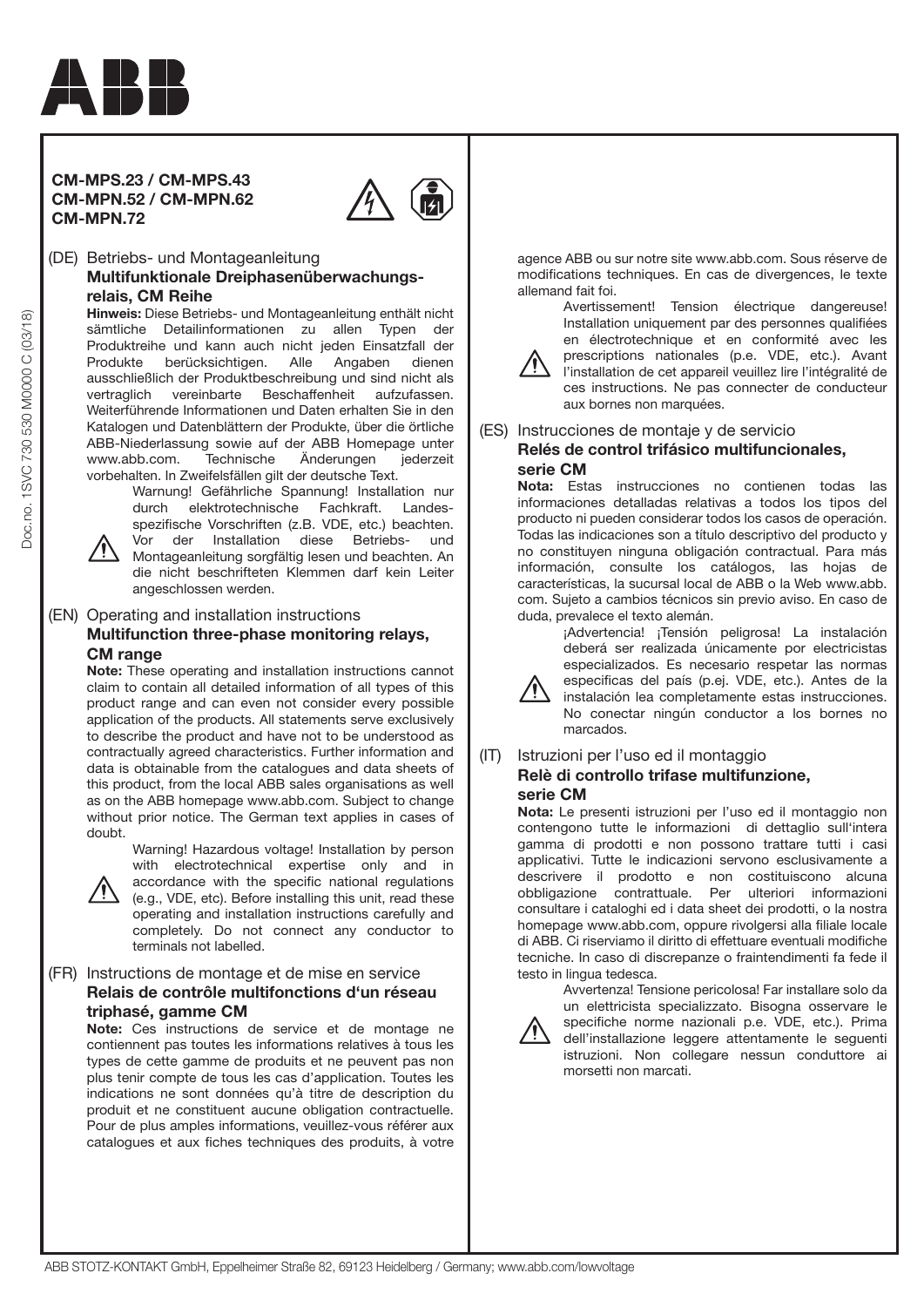# (RU) Инструкция по установке и эксплуатации  **Многофункциональное реле контроля трехфазного напряжения, серия СМ**

**Примечание:** Настоящая инструкция по установке и эксплуатации не претендует на полноту содержащейся здесь информации по всем типам изделий серии и не рассматривает все возможности применения настоящего изделия. Вся информация служит исключительно для его описания и не должна рассматриваться в качестве гарантированных характеристик, имеющих юридическую силу. Дополнительную информацию и данные можно получить из каталогов и листа тех. данных на настоящее изделие в местном представительстве компании АВВ, а также на сайте компании АВВ по адресу: www.abb. com. Возможны изменения без предварительного уведомления. При возникновении сомнений текст на немецком языке имеет приоритет.

> Oсторожно! Опасное напряжение! Монтаж должен выполняться только специалистомэлектриком в соответствии с нормативным законодательством (т.к. VDE, итд). Перед установкой элемента внимательно ознакомьтесь

с инструкцией. Не подключайте провода к клеммам, не имеющий обозначений.

# (ZH) 操作与安装指南

# 多功能三相监视继电器,CM系列

ጀᅪǖԨ֡ፕኸళփԈࡤरຍຕࢅඇևᆌᆩຫLjᆶຕ 据只是具有对产品特性进行说明的作用。因此不具备法律效 应。详细说明请参阅技术样本或联络ABB当地办事处或浏览 ABB网站 (www.abb.com)。如有更改恕不通知。并以德文 为标准。



警告!危险电压!仅可由电气专业人员安装且需符 合特定的国家规定(如VDE等)。安装前,请仔细且 全部阅读该安装说明。无标识的端子不可接线。

**Technical data:**  $T_a$ : -25 ... +60 °C (-13 ... +140 °F) IP 20 Pollution degree 3

# **Additional information relating to cULus approval:**

- For use in pollution degree 2 environment
- CM-MPS.23 and CM-MPS.43: These devices need to be provided with a 6 A Class CC Fuse at the supply input

# **Information complémentaire relative à la certification cULus:**

Pour utilisation dans un environnement de degré de pollution 2 - CM-MPS.23 et CM-MPS.43: Ces appareils doivent être protégés en entrée par un fusible 6A de type CC

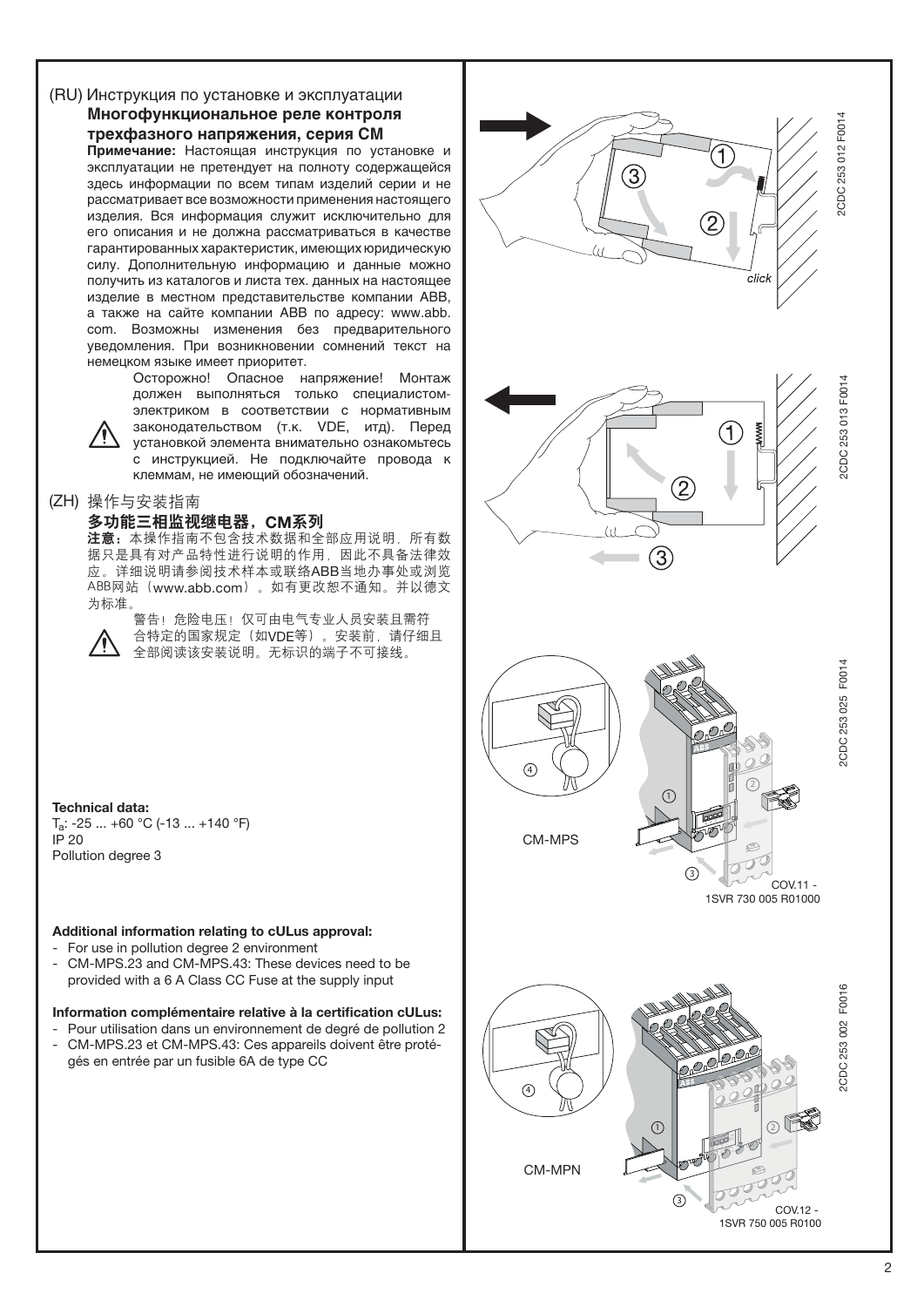

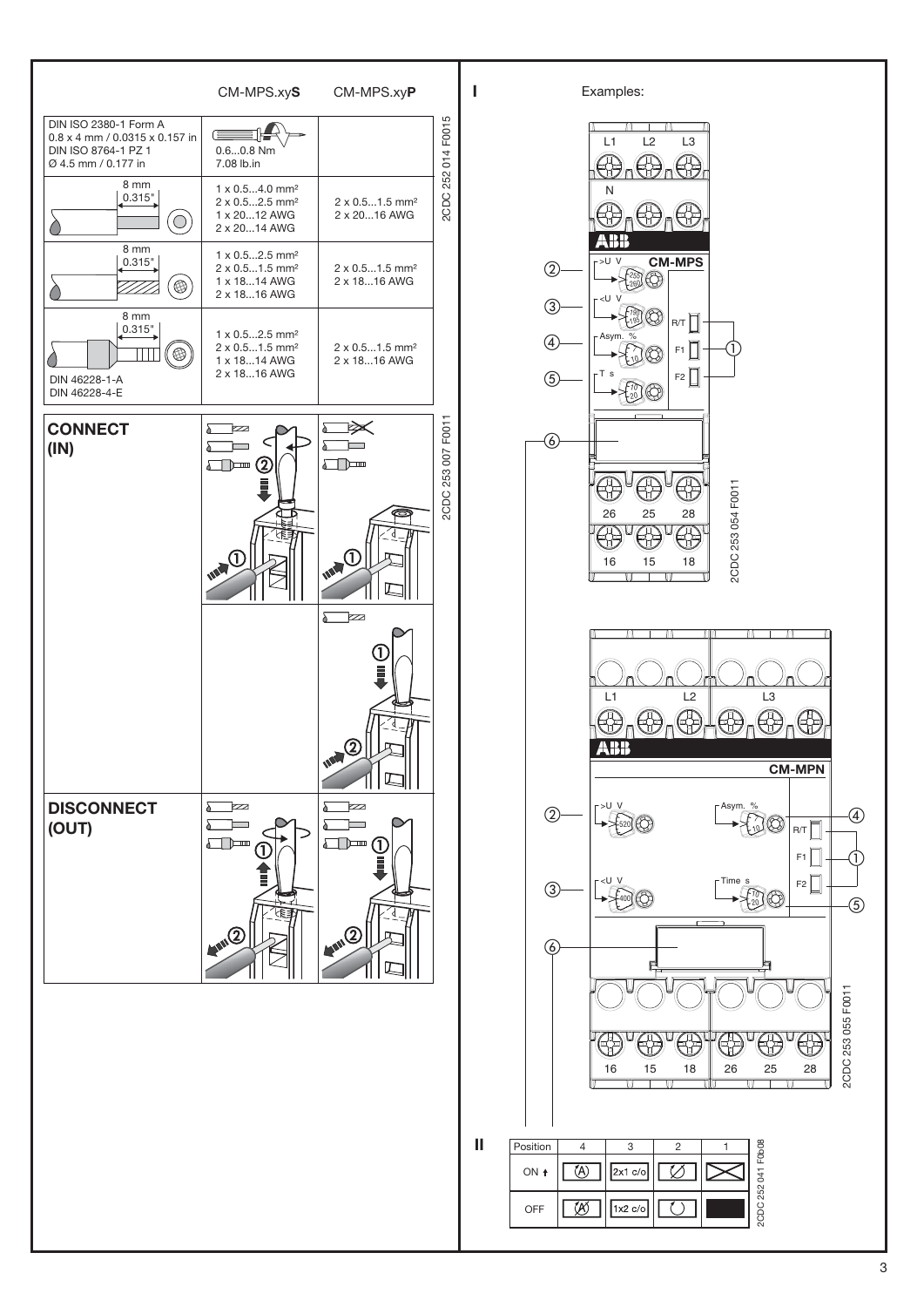|                   |   |                                                                                                              |                                                                                                                                                                                                                                                                                                                                                                                                                                                                                                                       | Deutsch |
|-------------------|---|--------------------------------------------------------------------------------------------------------------|-----------------------------------------------------------------------------------------------------------------------------------------------------------------------------------------------------------------------------------------------------------------------------------------------------------------------------------------------------------------------------------------------------------------------------------------------------------------------------------------------------------------------|---------|
|                   | ı |                                                                                                              | <b>Frontansicht mit Bedienelementen</b>                                                                                                                                                                                                                                                                                                                                                                                                                                                                               |         |
|                   |   | R/T: LED gelb<br>F1: LED rot                                                                                 | 1) Betriebszustandsanzeige mit LEDs<br>- Anzeige Relais und Zeitablauf<br>7 Relais angezogen<br>L<br>□ Verzögerungszeit läuft<br>- Fehlermeldung                                                                                                                                                                                                                                                                                                                                                                      |         |
|                   |   | F2: LED rot                                                                                                  | - Fehlermeldung                                                                                                                                                                                                                                                                                                                                                                                                                                                                                                       |         |
|                   |   |                                                                                                              | 2 Schwellwerteinstellung für Überspannung                                                                                                                                                                                                                                                                                                                                                                                                                                                                             |         |
|                   |   |                                                                                                              | 3 Schwellwerteinstellung für Unterspannung                                                                                                                                                                                                                                                                                                                                                                                                                                                                            |         |
|                   |   |                                                                                                              | 4) Schwellwerteinstellung für Asymmetrie (2-25 %)                                                                                                                                                                                                                                                                                                                                                                                                                                                                     |         |
|                   |   |                                                                                                              | 5) Einstellung der Auslöseverzögerung t <sub>v</sub> (0 s; 0,1-30 s)                                                                                                                                                                                                                                                                                                                                                                                                                                                  |         |
|                   |   | Fehlermeldungen                                                                                              |                                                                                                                                                                                                                                                                                                                                                                                                                                                                                                                       |         |
|                   |   | Überspannung: F1 an<br>Unterspannung: F2 an<br>Asymmetrie: F1 und F2 an<br>Phasenausfall: F1 an, F2 blinkend | Phasenfolge: F1 und F2 abwechselnd blinkend<br>Neutralleiterbruch: F1 an, F2 blinkend<br>Schwellwertüberschneidung: R/T, F1 und F2 blinkend                                                                                                                                                                                                                                                                                                                                                                           |         |
|                   | Ш | <b>DIP-Schalterstellungen</b>                                                                                |                                                                                                                                                                                                                                                                                                                                                                                                                                                                                                                       |         |
|                   |   | $3 \text{ ON} = 2 \times 1$ Wechsler *<br>$OFF = 1 \times 2$ Wechsler<br>relais synchron.                    | 6 DIP-Schalter zur Einstellung von:<br>1 ON = Ansprechverzögerung<br>OFF = Rückfallverzögerung<br>2 ON = Phasenfolgeüberwachung deaktiviert<br>OFF = Phasenfolgeüberwachung aktiviert<br>4 ON = Automatische Phasenfolgekorrektur aktiviert<br>OFF = Automatische Phasenfolgekorrektur deaktiviert<br>* Ausgangsrelais R1 reagiert auf Überspannung,<br>Ausgangsrelais R2 reagiert auf Unterspannung.<br>Bei den anderen Fehlern reagieren beide Ausgangs-<br>Auslieferungszustand: Alle DIP-Schalter in Position OFF |         |
|                   | Ш | <b>DIP-Schalterposition</b>                                                                                  |                                                                                                                                                                                                                                                                                                                                                                                                                                                                                                                       |         |
|                   |   | <b>Elektrischer Anschluss</b>                                                                                |                                                                                                                                                                                                                                                                                                                                                                                                                                                                                                                       |         |
|                   |   | 15-16/18                                                                                                     | L1, L2, L3 (N) Steuerspeisespannung U <sub>s</sub> /<br>Dreiphasenmessspannung<br>Frequenz 50/60 Hz<br>CM-MPS.23, CM-MPS.43: 50/60/400 Hz<br>Ausgangsrelais 1                                                                                                                                                                                                                                                                                                                                                         |         |
|                   |   | 25-26/28                                                                                                     | Ausgangsrelais 2                                                                                                                                                                                                                                                                                                                                                                                                                                                                                                      |         |
| ΟN<br>ንFF         |   | Einphasennetzen.<br>Voraussetzungen:<br>DIP 2: ON und L1-L2-L3 gebrückt                                      | CM-MPS.23 eignet sich auch zur Überwachung von<br>Schwellwert für Asymmetrie auf Maximum (25 %) eingestellt                                                                                                                                                                                                                                                                                                                                                                                                           |         |
| CDC 253 030 F0011 |   | Achtung:                                                                                                     | CM-MPS.23, CM-MPS.43: Ein seitlicher Geräteabstand von                                                                                                                                                                                                                                                                                                                                                                                                                                                                |         |

mindestens 10 mm (0,39 in) ist einzuhalten!

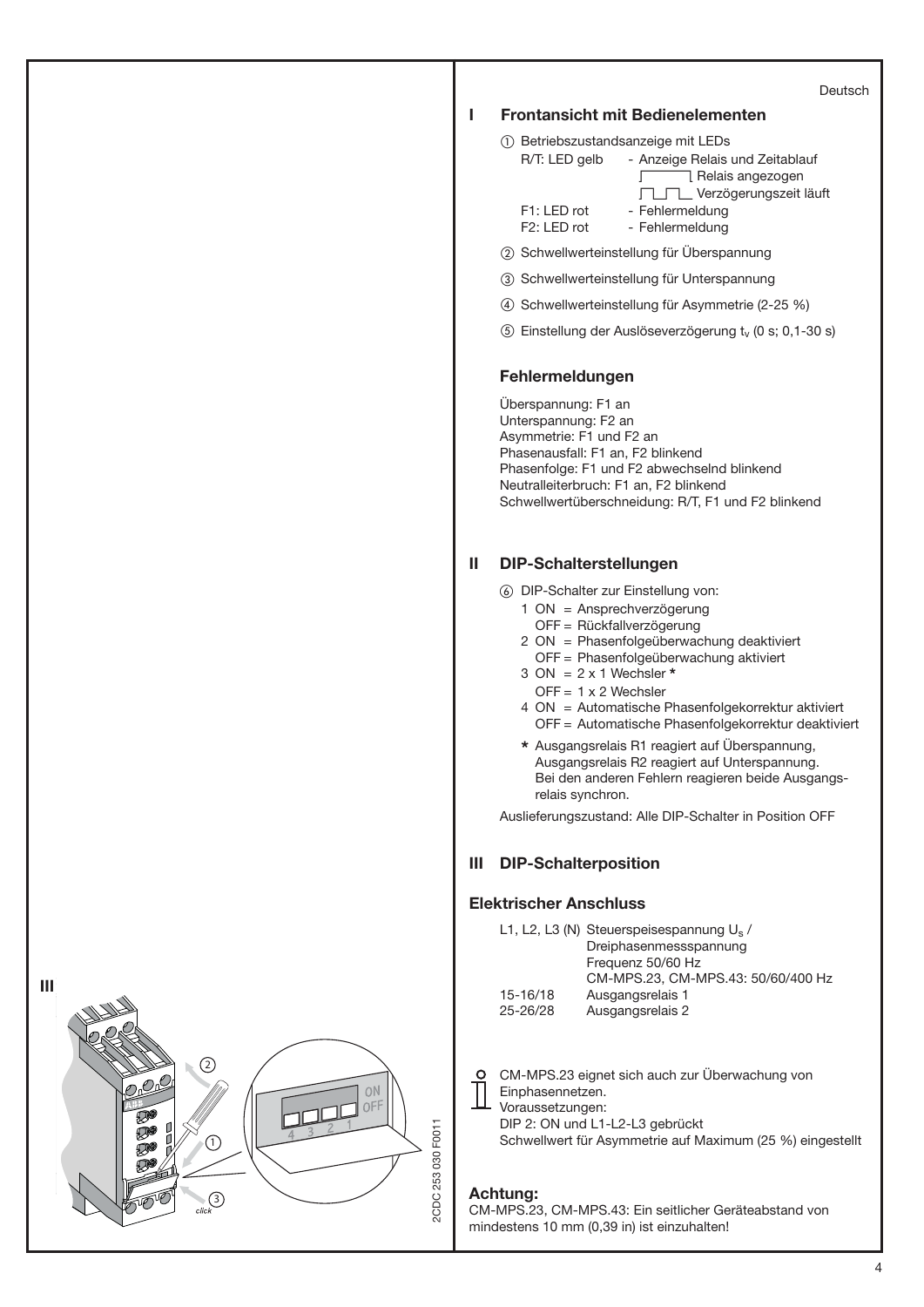## English

# **I Front view with operating controls**

- Indication of operational states with LEDs R/T: yellow LED - Status indication relay and timing
	- Relay energized

 $\Box$  $\Box$  Time delay is running

F1: red LED - Fault message F2: red LED - Fault message

- Adjustment of the threshold value for overvoltage
- Adjustment of the threshold value for undervoltage
- Adjustment of the threshold value for phase unbalance (2-25 %)
- (5) Adjustment of the tripping delay  $t_v$  (0 s; 0.1-30 s)

# **Fault messages**

Overvoltage: F1 on Undervoltage: F2 on Phase unbalance: F1 and F2 on Phase failure: F1 on, F2 flashing Phase sequence: F1 and F2 alternately flashing Interruption of the neutral: F1 on, F2 flashing Overlapping of the threshold values: R/T, F1 and F2 flashing

# **II DIP switch functions**

- DIP switches for the adjustment of:
	- $1 ON = ON$ -delay
		- $OFF = OFF$ -delay
	- 2 ON = Phase sequence monitoring deactivated OFF = Phase sequence monitoring activated
	- 3 ON = 2 x 1 c/o contact **\***
	- $OFF = 1 x 2 c/o$  contacts
	- 4 ON = Automatic phase sequence correction activated OFF = Automatic phase sequence correction deactivated
	- **\*** Output relay R1 is responsive to overvoltage, output relay R2 is responsive to undervoltage. In case of other faults, both output relays react synchronously.

Default setting: All DIP switches in position OFF

# **III DIP switch position**

# **Electrical connection**

|          | L1, L2, L3 (N) Control supply voltage $U_s$ / |
|----------|-----------------------------------------------|
|          | Three-phase measured voltage                  |
|          | Frequency 50/60 Hz                            |
|          | CM-MPS.23, CM-MPS.43: 50/60/400 Hz            |
| 15-16/18 | Output relay 1                                |
| 25-26/28 | Output relay 2                                |
|          |                                               |

CM-MPS.23 is also suitable for monitoring single-phase mains.

The following conditions apply: DIP 2: ON and L1-L2-L3 jumpered

Threshold value for phase unbalance set to maximum (25 %)

## **Attention:**

CM-MPS.23, CM-MPS.43: Lateral spacing to other units has to be min. 10 mm (0.39 in)!

- **I Face avant et dispositifs de commande**
	- Indication de fonctionnement par LED R/T: LED jaune - Indication relais et temporisation
		- Velais activé TLTL Temporisation en cours F1: LED rouge - Message de défaut F2: LED rouge - Message de défaut
	- Réglage de la valeur de seuil de surtension
	- Réglage de la valeur de seuil de sous-tension
	- Réglage de la valeur de seuil du déséquilibre des phases (2-25 %)
	- $\circ$  Réglage de la temporisation de déclenchement t<sub>v</sub> (0 s; 0,1-30 s)

## **Messages de défaut**

Surtension: F1 allumé Sous-tension: F2 allumé Déséquilibre des phases: F1 et F2 allumés Défaillance de phase: F1 allumé, F2 clignotant Ordre des phases: F1 et F2 clignotant alternativement Coupure du neutre: F1 allumé, F2 clignotant Chevauchement des valeurs de seuil: R/T, F1 et F2 clignotant

## **II Fonctions des micro-interrupteurs**

- Micro-interrupteurs pour le réglage de:
	- 1 ON = Temporisation au travail
		- OFF = Temporisation au repos
	- 2 ON = Surveillance d'ordre des phases inactive
		- OFF = Surveillance d'ordre des phases active
	- 3 ON = 2 x 1 inverseur **\***
	- $OFF = 1 x 2$  inverseurs
	- 4 ON = Correction automatique d'ordre des phases active OFF = Correction automatique d'ordre des phases inactive
	- **\*** Relais de sortie R1 réagit à une surtension, relais de sortie R2 réagit à une sous-tension. Dans le cas d'autres erreurs, les deux relais de sortie réagissent de manière synchrone

#### Etat de livraison:

Tous les micro-interrupteurs en position OFF

# **III Position des micro-interrupteurs**

# **Raccordement électrique**

|          | L1, L2, L3 (N) Tension d'alimentation de commande $U_s$ / |
|----------|-----------------------------------------------------------|
|          | Tension de mesure triphasée                               |
|          | Fréquence 50/60 Hz                                        |
|          | CM-MPS.23, CM-MPS.43: 50/60/400 Hz                        |
| 15-16/18 | Relais de sortie 1                                        |
| 25-26/28 | Relais de sortie 2                                        |
|          |                                                           |
|          | CM-MPS.23 est aussi approprié pour la surveillance des    |
|          |                                                           |

réseaux monophasés.

Conditions: DIP 2: ON et L1-L2-L3 pontés

Valeur de seuil du déséquilibre des phases ajustée au maximum (25 %)

## **Attention:**

CM-MPS.23, CM-MPS.43: L'espacement latérale par rapport aux autres modules doit être de 10 mm (0,39 in) au minimum!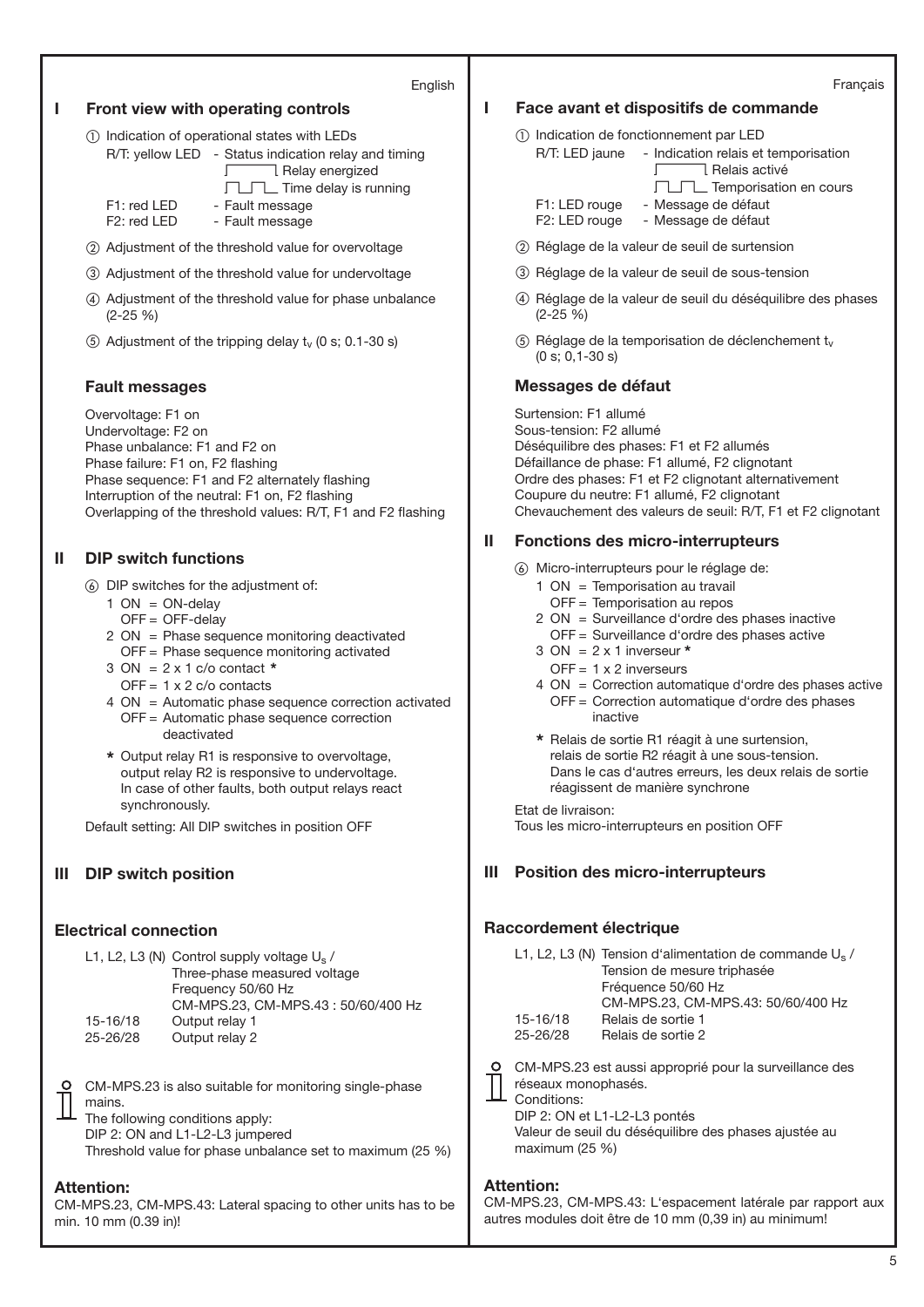#### Español

## **I Vista frontal con elementos de mando**

- Indicadores de servicio con LEDs R/T: LED amarillo - Indicación relé y temporización **S** Relé energizado  $\Box\Box\Box$  Temporización en curso F1: LED rojo - Mensaje de error
	- F2: LED rojo Mensaje de error
- Ajuste del valor umbral para sobretensión
- Ajuste del valor umbral para subtensión
- Ajuste del valor umbral para desequilibrio de fase (2-25 %)
- (5) Ajuste del retardo de disparo  $t_v$  (0 s; 0,1-30 s)

### **Mensajes de error**

Sobretensión: F1 encendido Subtensión: F2 encendido Desequilibrio de fase: F1 y F2 encendidos Pérdida de fase: F1 encendido, F2 parpadeante Secuencia de fase: F1 y F2 parpadeantes de forma alternativa Corte del neutro: F1 encendido, F2 parpadeante Solapado de los valores umbrales: R/T, F1 y F2 parpadeantes

## **II Funciones de los interruptores DIP**

- Interruptores DIP para el ajuste de:
	- 1 ON = Retardo a la conexión
		- OFF = Retardo a la desconexión
	- 2 ON = Control de secuencia de fase inactivo OFF = Control de secuencia de fase activo
	- 3 ON = 2 x 1 contacto conmutado **\***
	- OFF = 1 x 2 contactos conmutados
	- 4 ON = Corrección automática secuencia de fase activo OFF = Corrección automática secuencia de fase inactivo
	- **\*** Relé de salida R1 reacciona ante una sobretensión, relé de salida R2 reacciona ante una subtensión. En el caso de otros fallos, los dos relés de salida reaccionan sincrónicamente.

Entrega de fábrica: Todos los interruptores DIP en posición OFF

## **III Posición de los interruptores DIP**

# **Conexión eléctrica**

|          | L1, L2, L3 (N) Tensión de alimentación de mando $U_s/$ |
|----------|--------------------------------------------------------|
|          | Tensión trifásica de medida                            |
|          | Frecuencia 50/60 Hz                                    |
|          | CM-MPS.23. CM-MPS.43: 50/60/400 Hz                     |
| 15-16/18 | Relé de salida 1                                       |
| 25-26/28 | Relé de salida 2                                       |

CM-MPS.23 es igualmente adecuado para el control de redes monofásicas. Condiciones:

DIP 2: ON y L1-L2-L3 puenteados Valor umbral del desequilibrio de fase ajustado al máximo (25 %)

### **Atención:**

CM-MPS.23, CM-MPS.43: Dejar un espacio lateral entre módulos como mínimo de 10 mm (0,39 in)!

**I Vista frontale con gli elementi di comando**

- LED di visualizzazione dello stato di funzionamento

- R/T: LED giallo Indicazione relè e temporizzazione I Relè eccitato TLTL Temporizzazione in corso F1: LED rosso - Messaggio di errore F2: LED rosso - Messaggio di errore
- Impostazione del valore di soglia per sovratensione
- Impostazione del valore di soglia per sottotensione
- Impostazione del valore di soglia per squilibrio (2-25 %)
- $\circledS$  Impostazione del ritardo di intervento t<sub>v</sub> (0 s; 0,1-30 s)

## **Messaggi di errore**

Sovratensione: F1 acceso Sottotensione: F2 acceso Squilibrio di fase: F1 e F2 accesi Mancanza fase: F1 acceso, F2 lampeggiante Sequenza fasi: F1 e F2 lampeggianti alternativamente Interruzione del neutro: F1 acceso, F2 lampeggiante Sovrapposizione dei valori di soglia: R/T, F1 e F2 lampeggianti

# **II Funzioni degli interruttori DIP**

- Interruttori DIP per l'impostazione di:
	- 1 ON = Ritardo all'eccitazione
		- OFF = Ritardo alla diseccitazione
	- 2 ON = Controllo di sequenza fasi inattivo
	- OFF = Controllo di sequenza fasi attivo
	- 3 ON = 2 x 1 contatto di scambio **\***
	- OFF = 1 x 2 contatti di scambio
	- 4 ON = Correzione automatica della sequenza fasi attivo OFF = Correzione automatica della sequenza fasi inattivo
	- **\*** Relè di uscita R1 reagisce a sovratensione, relè di uscita R2 reagisce a sottotensione. In caso di altri errori, tutti e due i relè di uscita reagiscono sincronicamente.

Impostazione di fabbrica: Tutti gli interruttori DIP in posizione OFF

## **III Posizione degli interruttori DIP**

## **Collegamento elettrico**

|          | L1, L2, L3 (N) Tensione di comando $U_s$ / |
|----------|--------------------------------------------|
|          | Tensione trifase sottoposta a misura       |
|          | Frequenza 50/60 Hz                         |
|          | CM-MPS.23, CM-MPS.43: 50/60/400 Hz         |
| 15-16/18 | Relè di uscita 1                           |
| 25-26/28 | Relè di uscita 2                           |
|          |                                            |

CM-MPS.23 è anche in grado di monitorare reti monofasi. Premessa:

DIP 2: ON e L1-L2-L3 ponticellati Valore di soglia per squilibrio di fase impostato al massimo (25 %)

## **Attenzione:**

CM-MPS.23, CM-MPS.43: Lo spazio laterale tra un modulo e l'altro deve essere min. 10 mm (0,39 in)!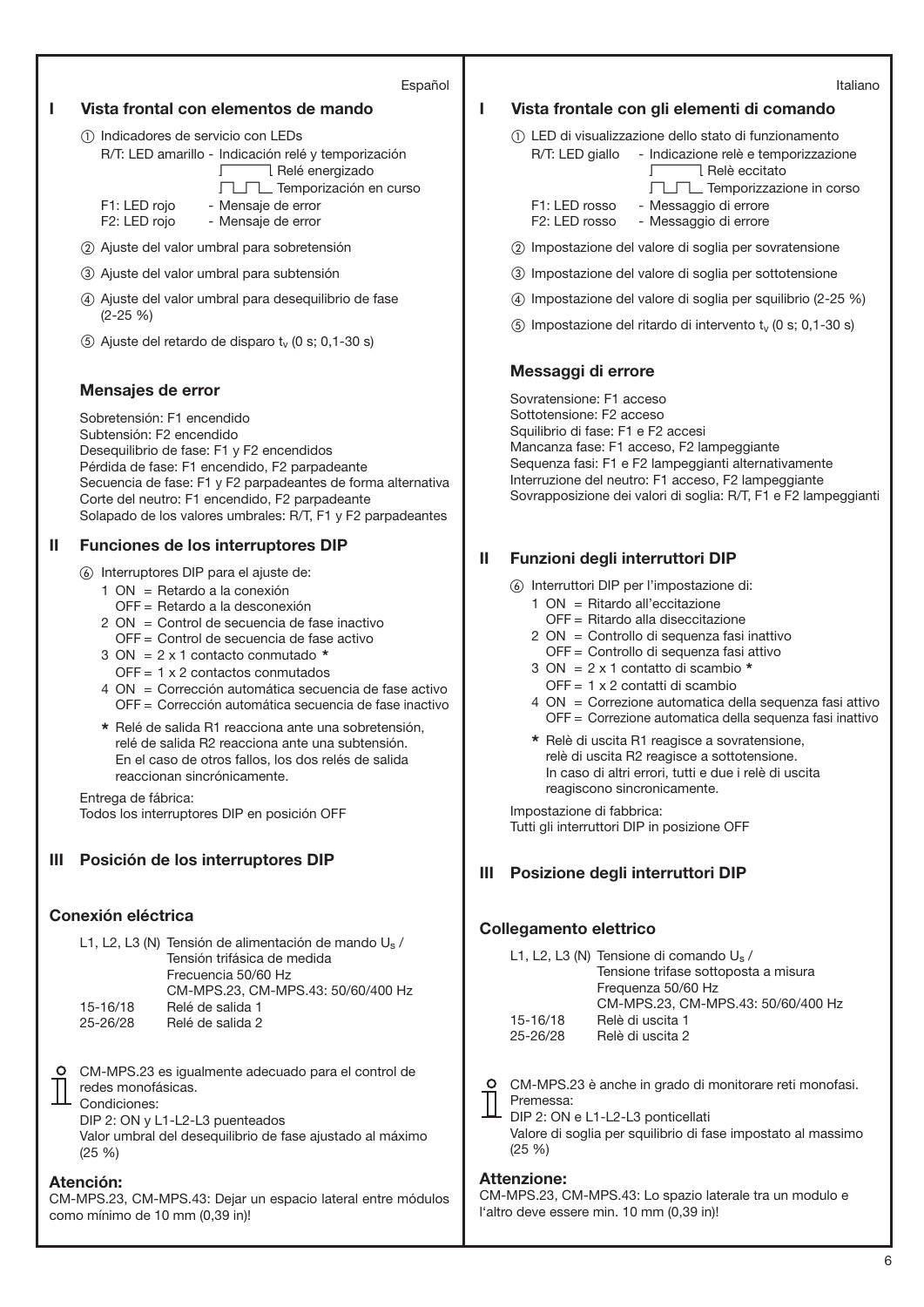

**I Вид спереди на элементы управления**

# I 前面板操作

- ① LED状态指示 R/T: 黄色 LED
	- 「 ̄ ̄ ̄ ̄ ̄ 继电器动作 - 输出继电器状态和计时状态指示  $\Gamma\Box\Gamma\Box$  延时计时中
	- F1: ࢤLED ࠤቱ႑တ
- F2: 红色LED ② 过电压阈值调节
- ③ 欠电压阈值调节
- 4 相不平衡阈值调节 (2-25%)
- 5 动作延时时间t<sub>v</sub>调节 (0 s; 0,1-30 s)

## 故障信息

过电压: F1 亮 欠电压: F2 亮 相不平衡: F1 和 F2 亮 缺相: F1 亮, F2 闪烁 相序: F1 和 F2 交替闪烁 ····<br>中性线断线: F1 亮, F2 闪烁 阈值设定重叠: R/T、 F1 和 F2 闪烁

# **II** DIP开关功能

- ⑥ DIP开关, 用于设置:
	- $1$  ON = 响应延时
		- $OFF = ~~复~~位延时$
	- $2$  ON = 相序监视功能无效 OFF = 相序监视功能有效
	- 3 ON = 2 x 1输出触点
	- $OFF = 1 × 2$ 输出触点
	- 4 ON = 自动相序校正功能有效 OFF = 自动相序校正功能无效
	- \* 输出继电器 R1 响应过电压故障 输出继电器 R2 响应欠电压故障 如果出现其它故障, 两个输出继电器同时动作
- 默认设置: 所有DIP开关处于OFF位置

# **III** DIP开关的位置

# 接线图

|          | L1, L2, L3 (N) 控制供电电压 U <sub>s</sub> / |
|----------|----------------------------------------|
|          | 三相监视电压                                 |
|          | 频率50/60 Hz                             |
|          | CM-MPS.23, CM-MPS.43: 50/60/400 Hz     |
| 15-16/18 | 输出继电器 1                                |
| 25-26/28 | 输出继电器 2                                |
|          |                                        |

O CM-MPS.23 亦可用来监视单相主电源。所需条件为: DIP 2: ON, L1-L2-L3 桥接 相不平衡的阈值设定为最大值(25 %)

# 注意:

CM-MPS.23, CM-MPS.43: 相邻模块之间必须留有最少 10 mm (0.39 in)的空间!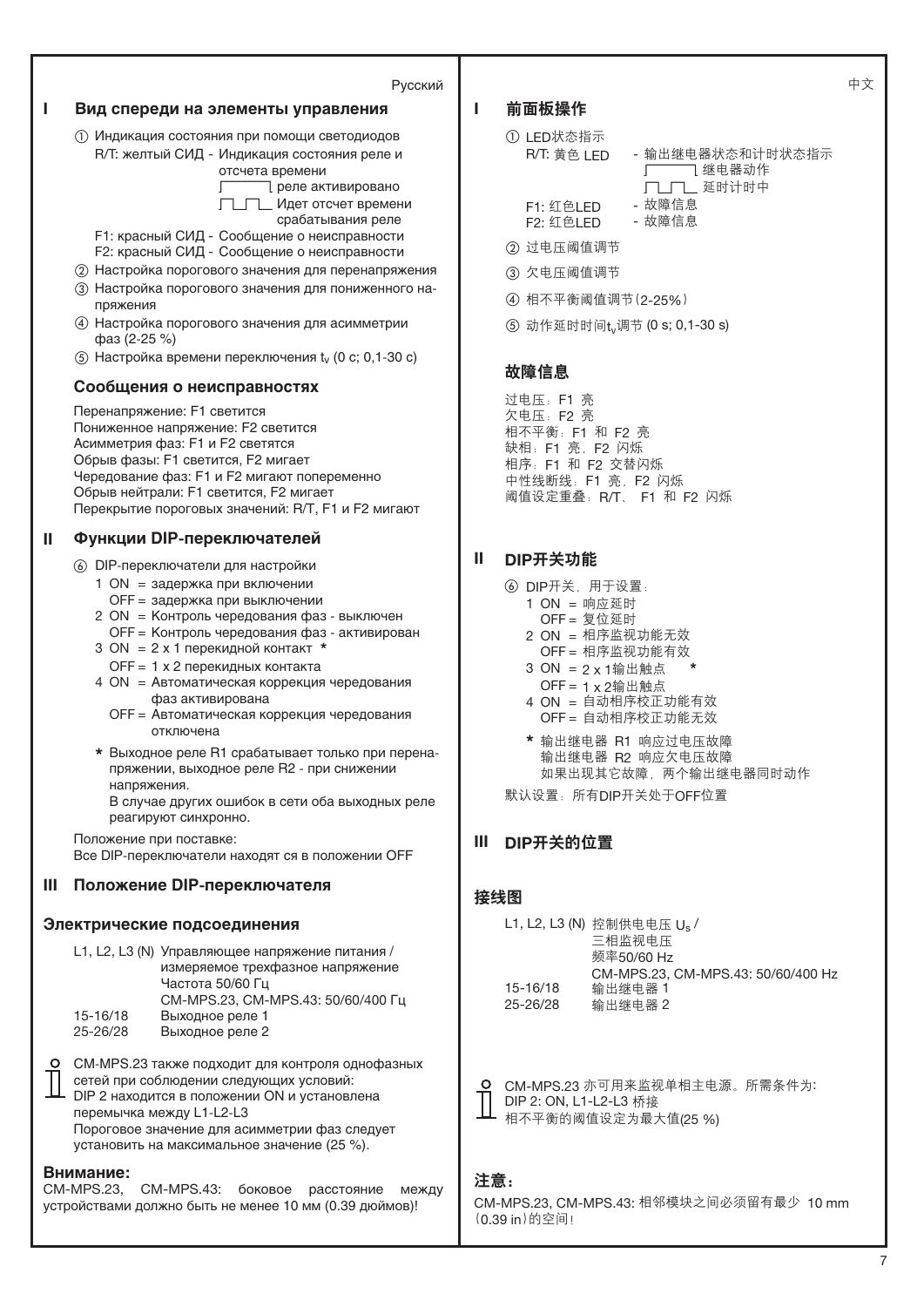#### Deutsch

## **IV Funktionsdiagramme** (Abbildungen siehe Rückseite)

- a) Ansprechverzögerte Über- und Unterspannungsüberwachung, 1 x 2 Wechsler
- b) Rückfallverzögerte Über- und Unterspannungsüberwachung, 1 x 2 Wechsler
- c) Ansprechverzögerte Über- und Unterspannungsüberwachung, 2 x 1 Wechsler
- d) Rückfallverzögerte Über- und Unterspannungsüberwachung, 2 x 1 Wechsler
- e) Ansprechverzögerte Asymmetrieüberwachung
- f) Rückfallverzögerte Asymmetrieüberwachung
- g) Phasenfolge- und Phasenausfallüberwachung
- h) Automatische Phasenfolgekorrektur
	- Steuerspeisespannung / Dreiphasenmessspannung
	- 2 Schwellwert
	- Messwert
	- Schwellwert
	- Ausgangsrelais 1
	- Ausgangsrelais 2
	- LED rot
	- LED rot
	- LED gelb
	- $<sup>10</sup>$  Einschaltverzögerung ts, fix</sup>
	- (ii) Auslöseverzögerung t<sub>v</sub>, einstellbar
	- $(2)$  Einschaltverzögerung  $t_{s1}$  von R1, fix
	- $(3)$  Einschaltverzögerung  $t<sub>s2</sub>$  von R2, fix

# **Schwellwerte für Über- und Unterspannung**

| CM-MPS.23 | L1-L2-L3-N 180-280 V |               |  | $U_{\text{min}} = 180 - 220 V$         |
|-----------|----------------------|---------------|--|----------------------------------------|
|           |                      |               |  | $U_{\text{max}} = 240 - 280 \text{ V}$ |
| CM-MPS.43 | $L1-L2-L3$           | $300 - 500 V$ |  | $U_{\text{min}} = 300 - 380 \text{ V}$ |
|           |                      |               |  | $U_{\text{max}} = 420 - 500 \text{ V}$ |
| CM-MPN.52 | $11 - 213$           | 350-580 V     |  | $U_{\text{min}} = 350 - 460 \text{ V}$ |
|           |                      |               |  | $U_{\text{max}} = 480 - 580$ V         |
| CM-MPN.62 | $11-12-13$           | 450-720 V     |  | $U_{\text{min}} = 450 - 570 V$         |
|           |                      |               |  | $U_{\text{max}} = 600 - 720 V$         |
| CM-MPN.72 | $11-12-13$           | 530-820 V     |  | $U_{\text{min}} = 530 - 660 \text{ V}$ |
|           |                      |               |  | $U_{\text{max}} = 690 - 820 \text{ V}$ |

## **Schwellwerte für Asymmetrie**

Abschaltwert:

L1-L2-L3: 2-25 % (prozentualer Asymmetriewert)

Prozentualer Asymmetriewert =  $\frac{|\text{max. Differenz\_L1,L2,L3}|}{|\text{Mittelwert\_L1,L2,L3}|}$  \*100 %

Einschaltwert: Eingestellter Abschaltwert -20 %

## **Arbeitsweise**

CM-MPS und CM-MPN sind multifunktionale Überwachungsrelais für Dreiphasennetze. Sie überwachen alle Phasenparameter wie Phasenfolge, Phasenausfall, Über- und Unterspannung und Asymmetrie.

CM-MPS.23 kann auch Einphasennetze überwachen (siehe 'Elektrischer Anschluss').

### **Über- und Unterspannung, 1 x 2 Wechsler**

Bei Vorhandensein aller drei Phasen und korrekter Spannung sind die Ausgangsrelais angezogen. Übersteigt bzw. unterschreitet die zu überwachende Spannung den eingestellten Schwellwert, so fallen die Ausgangsrelais, je nach eingestellter

Verzögerungsart unverzögert oder verzögert (0,1-30 s) ab. Die Fehlerart wird durch LEDs angezeigt. Die Ausgangsrelais ziehen automatisch, je nach eingestellter Verzögerungsart unverzögert oder verzögert (0,1-30 s) an, wenn die Spannung wieder in das Toleranzfenster zurückkehrt. Dabei ist eine fest eingestellte 5 %ige Hysterese wirksam.

#### **Über- und Unterspannung, 2 x 1 Wechsler**

Bei Vorhandensein aller drei Phasen und korrekter Spannung sind die Ausgangsrelais angezogen. Übersteigt die zu überwachende Spannung den eingestellten Schwellwert, so fällt Ausgangsrelais R1, je nach eingestellter Verzögerungsart unverzögert oder verzögert (0,1-30 s) ab. Unterschreitet die zu überwachende Spannung den eingestellten Schwellwert, so fällt Ausgangsrelais R2, je nach eingestellter Verzögerungsart unverzögert oder verzögert (0,1-30 s) ab. Die Fehlerart wird durch LEDs angezeigt. Die Ausgangsrelais ziehen automatisch, je nach eingestellter Verzögerungsart unverzögert oder verzögert (0,1-30 s) an, wenn die Spannung wieder in das Toleranzfenster zurückkehrt. Dabei ist eine fest eingestellte 5 %ige Hysterese wirksam.

### **Asymmetrie**

Bei Vorhandensein aller drei Phasen und korrekter Spannung sind die Ausgangsrelais angezogen. Übersteigt die Asymmetrie der zu überwachenden Phasen den eingestellten Asymmetrieschwellwert, fallen die Ausgangsrelais, je nach eingestellter Verzögerungsart unverzögert oder verzögert (0,1-30 s) ab. Die Fehlerart wird durch LEDs angezeigt. Die Ausgangsrelais ziehen, je nach eingestellter Verzögerungsart unverzögert oder verzögert (0,1-30 s) an, wenn die Spannung wieder in das Toleranzfenster zurückkehrt. Dabei ist eine fest eingestellte 20 %ige Hysterese wirksam.

#### **Phasenfolge- und Phasenausfall**

Bei Vorhandensein aller drei Phasen und korrekter Phasenfolge sind die Ausgangsrelais angezogen. Kommt es zu einem Phasenausfall oder Phasenfolgefehler, so fallen die Ausgangsrelais unverzögert ab. Die Fehlerart wird durch LEDs angezeigt. Die Ausgangsrelais ziehen automatisch an, wenn die Spannung wieder in das Toleranzfenster zurückkehrt.

#### **Automatische Phasenfolgekorrektur**

Wird die Steuerspeisespannung / Dreiphasenmessspannung angelegt, zieht das Ausgangsrelais R2 bei korrekter Phasenfolge nach Ablauf der fest eingestellten Einschaltverzögerungszeit ts2 (ca. 200 ms) an. Bei falscher Phasenfolge bleibt das Relais R2 abgefallen.

Ausgangsrelais R1 zieht bei Vorhandensein aller drei Phasen und korrekter Spannung nach Ablauf der fest eingestellten Einschaltverzögerungszeit  $t_{s1}$  (ca. 250 ms) an. Über- oder unterschreitet die zu überwachende Spannung die eingestellten Schwellwerte für Asymmetrie, Unter- oder Überspannung oder kommt es zu einem Phasenausfall, so fällt das Ausgangsrelais R1 ab.

Ausgangsrelais R2 reagiert nur auf eine falsche Phasenfolge. In Verbindung mit einer Wendeschützkombination kann dadurch eine automatische Drehrichtungskorrektur durchgeführt werden (siehe Schaltplan auf Seite 10).

Die Funktion 'Automatische Phasenfolgekorrektur' ist nur wählbar, wenn , Phasenfolgeüberwachung aktiviert' (DIP2: OFF) und ,Arbeitsweise 2 x 1 Wechsler' (DIP3: ON) gewählt wurde.

Bei der Arbeitsweise ,Automatische Phasenfolgekorrektur' hat der Phasenfolgefehler bei den Statusanzeigen die geringste Fehlerpriorität.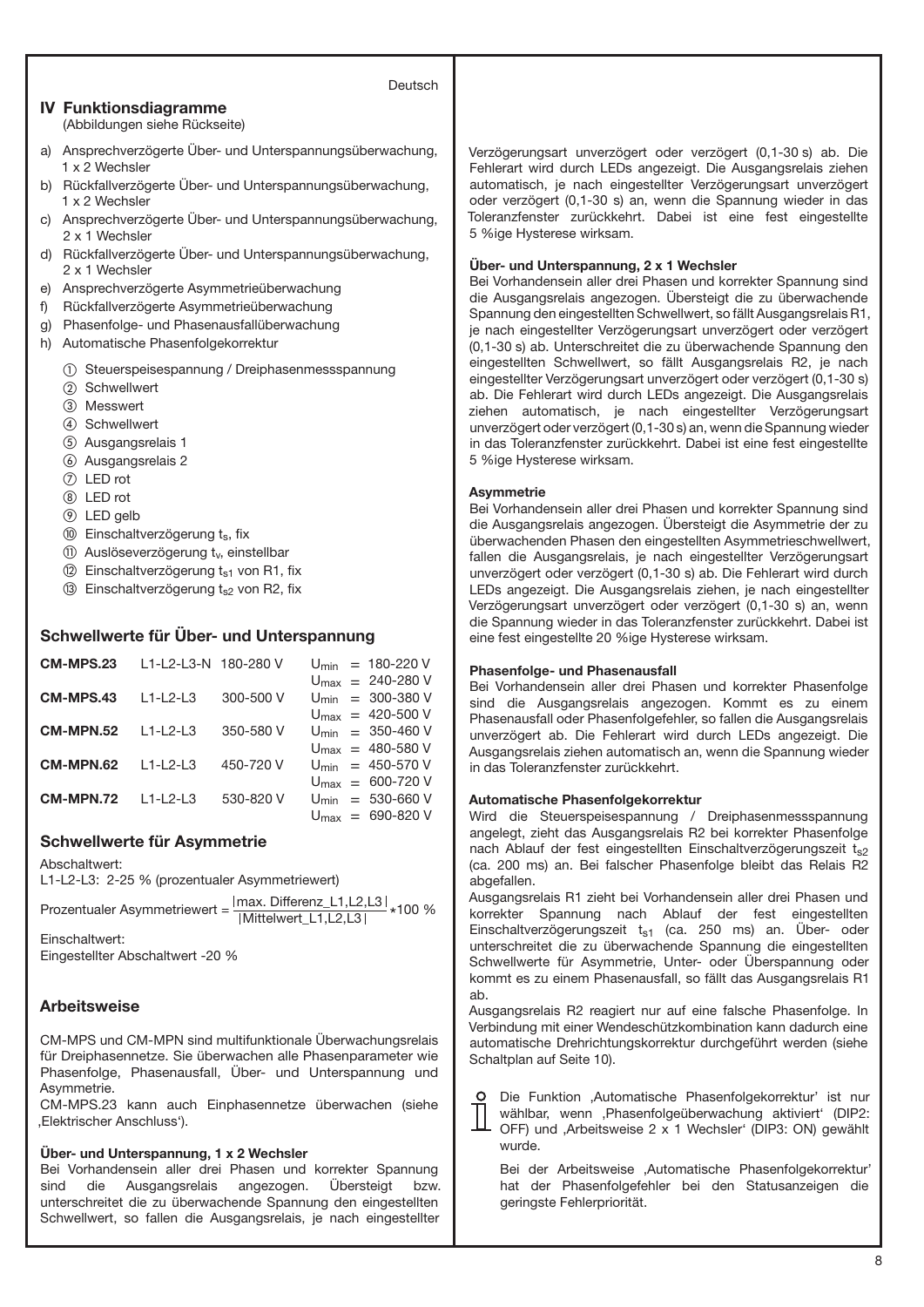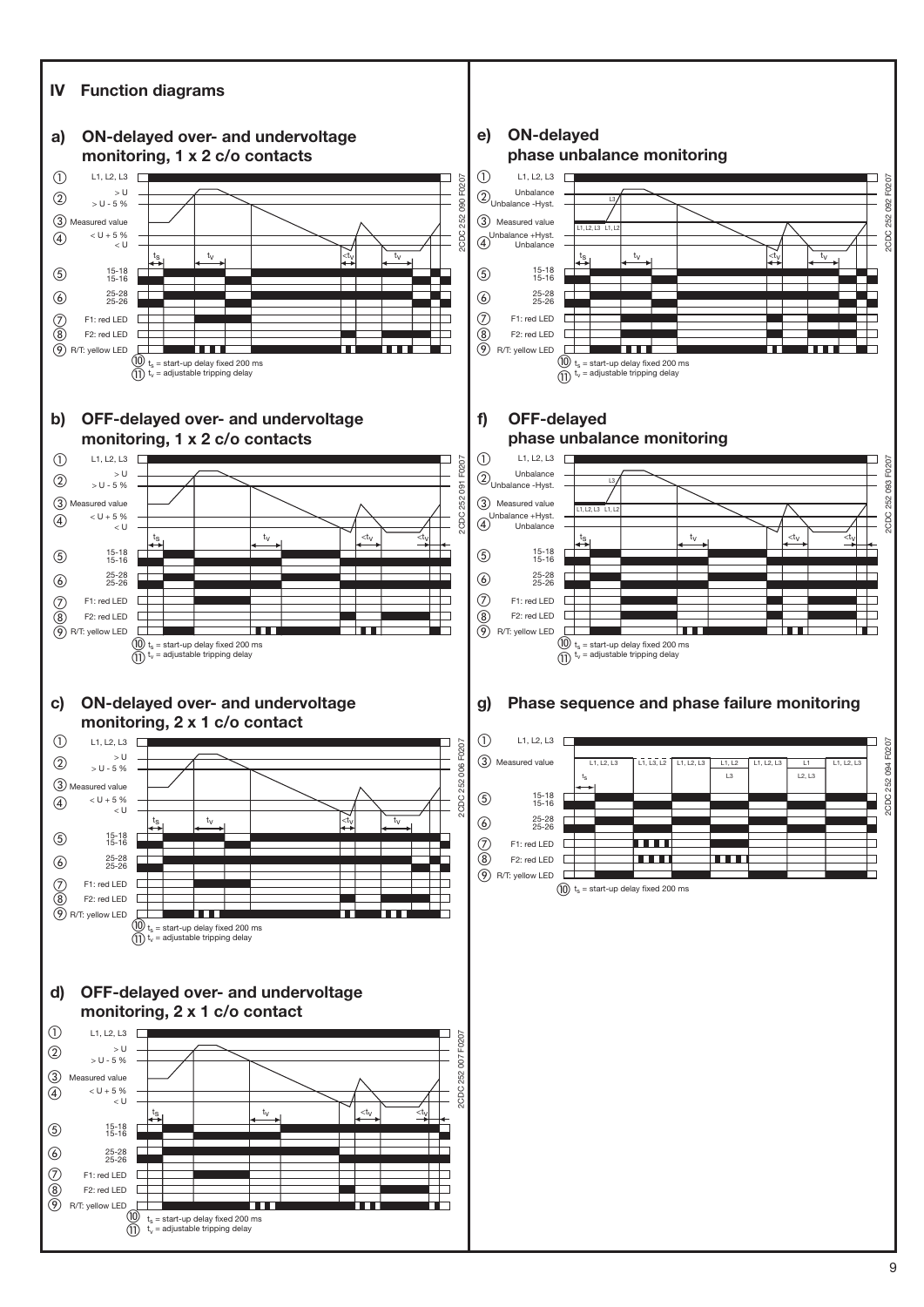**Automatische Phasenfolgekorrektur Automatic phase sequence correction Correction automatique de l'ordre des phases Corrección automática de la secuencia de fases Correzione automatica della sequenza fasi Автоматическая коррекция чередования фаз** 自动相序校正



# **h) Automatic phase sequence correction**

## **Neutralleiterbruchüberwachung Interrupted neutral monitoring Surveillance de coupure du neutre Control de corte del neutro Controllo dell'interruzione del neutro Контроль обрыва нейтралифаз** 中性线断线监视

2CDC 252 085 F0207

Die Unterbrechung des Neutralleiters im zu überwachenden Netz wird mittels Asymmetrieauswertung erkannt. Bei unbelastetem Neutralleiter, d.h. symmetrischer Last zwischen allen drei Phasen, kann ein Neutralleiterbruch eventuell systembedingt nicht erkannt werden.

The interruption of the neutral in the main to be monitored is detected by means of phase unbalance evaluation. Determined by the system, in case of unloaded neutral, i.e. symmetrical load between all three phases, it may happen that an interruption of the neutral will not be detected.

La coupure du neutre dans le réseau à surveiller est détectée grâce à l'évaluation du déséquilibre des phases. Dans le cas d'un neutre non chargé, c.à.d. charge symétrique entre toutes les trois phases, il est possible qu'une coupure du neutre ne soit pas détectée pour des raisons inhérente au système.

El corte del neutro de la red monitorizada, es detectado evaluando el desequilibrio entre fases. Puede ocurrir que un corte del neutro no sea detectado, siempre determinado por el sistema y en el caso de neutro sin carga, i.e. carga simétrica entre las tres fases.

L'interruzione del neutro nella rete da monitorare viene riconosciuta tramite valutazione dello squilibrio di fase. In caso di un neutro senza carico, cioè carico bilanciato tra tutte le tre fasi, un'interruzione del neutro potrebbe non essere riconosciuto per causa del sistema.

Обнаружение обрыва нейтрали в сети осуществляется посредством оценки асимметрии фаз. Определяется схемой, при отсутствии нагрузки нейтрали, т.е. при симметричной нагрузке между всех трех фаз обрыв нетрали может быть не обнаружен.

主电源系统中的中性线断线检测功能通过相不平衡来测量。根据不 同的系统,如果中性线不带负载,如三相负载对称,器件将检测不 到中性线断线。



Verschiebung des Sternpunktes durch unsymmetrische Last im Dreiphasennetz. Neutralleiterbruch wird erkannt.

Displacement of the star point by asymmetrical load in the threephase main. Interrupted neutral will be detected.

Décalage du point neutre par une charge asymétrique dans le réseau triphasé. Une coupure du neutre sera détectée.

Desplazamiento del punto estrella por carga asimétrica en la red trifásica. El corte del neutro será detectado.

Spostamento del centro stella per mezzo di carico sbilanciato nella rete trifase. L'interruzione del neutro sarà riconosciuta.

Смещение нейтральной точки звёзды при ассиметричной нагрузке в трехфазной сети. Обрыв нейтрали будет обнаружен

三相主电源的不对称负载导致星形连接点偏移,此时若中性线断 线, 则可被检测出来。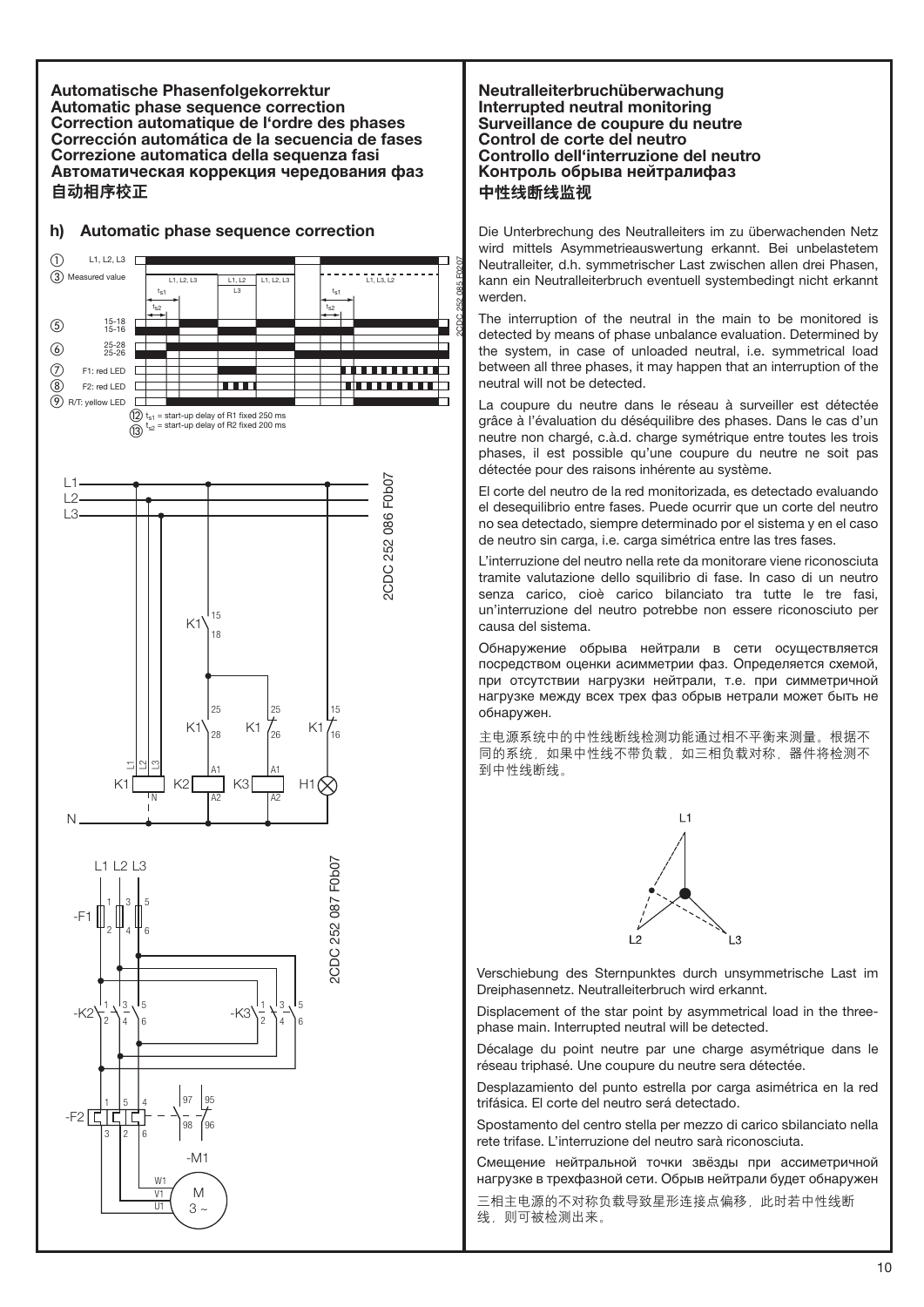## English

## **IV Function diagrams**

- a) ON-delayed over- and undervoltage monitoring, 1 x 2 c/o contacts
- b) OFF-delayed over- and undervoltage monitoring, 1 x 2 c/o contacts
- c) ON-delayed over- and undervoltage monitoring, 2 x 1 c/o contact
- d) OFF-delayed over- and undervoltage monitoring, 2 x 1 c/o contact
- e) ON-delayed phase unbalance monitoring
- f) OFF-delayed phase unbalance monitoring
- g) Phase sequence and phase failure monitoring
- h) Automatic phase sequence correction
	- Control supply voltage / Three-phase measured voltage
	- 2) Threshold value
	- Measured value
	- Threshold value
	- (5) Output relay 1
	- Output relay 2
	- (7) Red LED
	- <sup>(8)</sup> Red LED
	- Yellow LED
	- (iii) Start-up delay ts, fixed
	- $(n)$  Tripping delay  $t_v$ , adjustable
	- $(2)$  Start-up delay  $t_{s1}$  of R1, fixed
	- (3) Start-up delay  $t_{s2}$  of R2, fixed

## **Threshold values for over- and undervoltage**

| <b>CM-MPS.23</b> | 11-12-13-N 180-280 V |           |  | $U_{\text{min}} = 180 - 220 V$         |
|------------------|----------------------|-----------|--|----------------------------------------|
|                  |                      |           |  | $U_{\text{max}} = 240 - 280 \text{ V}$ |
| CM-MPS.43        | $11 - 2 - 3$         | 300-500 V |  | $U_{\text{min}} = 300 - 380 \text{ V}$ |
|                  |                      |           |  | $U_{\text{max}} = 420 - 500 \text{ V}$ |
| CM-MPN.52        | $11 - 2 - 3$         | 350-580 V |  | $U_{\text{min}} = 350 - 460 \text{ V}$ |
|                  |                      |           |  | $U_{\text{max}} = 480 - 580$ V         |
| CM-MPN.62        | $11 - 2 - 3$         | 450-720 V |  | $U_{\text{min}} = 450 - 570 V$         |
|                  |                      |           |  | $U_{\text{max}} = 600 - 720 V$         |
| <b>CM-MPN.72</b> | $11 - 2 - 3$         | 530-820 V |  | $U_{\text{min}} = 530 - 660 \text{ V}$ |
|                  |                      |           |  | $U_{\text{max}} = 690 - 820 \text{ V}$ |

## **Threshold values for phase unbalance**

Switch-off value: L1-L2-L3: 2-25 % (unbalance value in percentage)

Unbalance value in percentage =

|Max. difference\_L1,L2,L3|<br>|Average value\_L1,L2,L3| \*100 %

Switch-on value: Set switch-off value -20%

## **Operating principle**

CM-MPS and CM-MPN are multifunctional monitoring relays for three-phase mains. They monitor all phase parameters such as phase sequence, phase failure, over- and undervoltage and phase unbalance.

CM-MPS.23 is also suitable for monitoring single-phase mains (see , Electrical connection').

#### **Over- and undervoltage, 1 x 2 c/o contacts**

If all three phases are present with correct voltage, the output relays are energized. If the voltage to be monitored exceeds or falls below the set threshold value, the output relays de-energize instantaneously or delayed (0.1-30 s), depending on the set time delay. The fault type is indicated by LEDs. The output relays reenergize automatically, instantaneously or with delay (0.1-30 s), depending on the set time delay, as soon as the voltage returns to the tolerance range, taking into account a fixed hysteresis of 5 %.

### **Over- and undervoltage, 2 x 1 c/o contact**

If all three phases are present with correct voltage, the output relays are energized. If the voltage to be monitored exceeds the set threshold value, output relay R1 de-energizes instantaneously or delayed (0.1-30 s), depending on the set time delay. If the voltage to be monitored falls below the set threshold value, output relay R2 de-energizes instantaneously or delayed (0.1-30 s), depending on the set time delay. The fault type is indicated by LEDs. The output relays re-energize automatically, instantaneously or with delay (0.1-30 s), depending on the set time delay, as soon as the voltage returns to the tolerance range, taking into account a fixed hysteresis of 5 %.

#### **Phase unbalance**

If all three phases are present with correct voltage, the output relays are energized. If the phase unbalance of the phases to be monitored exceeds the set unbalance threshold value, the output relays de-energize instantaneously or delayed (0.1-30 s), depending on the set time delay. The fault type is indicated by LEDs. The output relays re-energize, instantaneously or with delay (0.1-30 s), depending on the set time delay, as soon as the voltage returns to the tolerance range, taking into account a fixed hysteresis of 20 %.

#### **Phase sequence and phase failure**

If all three phases are present with correct phase sequence, the output relays are energized. They de-energize immediately if a phase failure or a phase sequence error occurs. The fault type is indicated by LEDs. The output relays re-energize automatically as soon as the voltage returns to the tolerance range.

### **Automatic phase sequence correction**

Applying control supply voltage / three-phase measured voltage with correct phase sequence, energizes output relay R2 when the fixed start-up delay  $t_{s2}$  of about 200 ms is complete. Relay R2 remains de-energized if the phase sequence is incorrect.

If all three phases are present with correct voltage, output relay R1 energizes when the fixed start-up delay  $t_{s1}$  of about 250 ms is complete. If the voltage to be monitored exceeds or falls below the set threshold values for phase unbalance, over- or undervoltage or if a phase failure occurs, output relay R1 de-energizes. Output relay R2 is responsive only to a false phase sequence. In conjunction with a reversing contactor combination, this enables an automatic correction of the rotation direction (see circuit diagram on page 10).



O The operating mode .Automatic phase sequence correction' can be selected only when , Phase sequence monitoring activated' (DIP2: OFF) and  $,2 \times 1$  c/o contact' (DIP3: ON) is selected.

With the operating mode ,Automatic phase sequence correction', the phase sequence error has the lowest error priority for the status indication.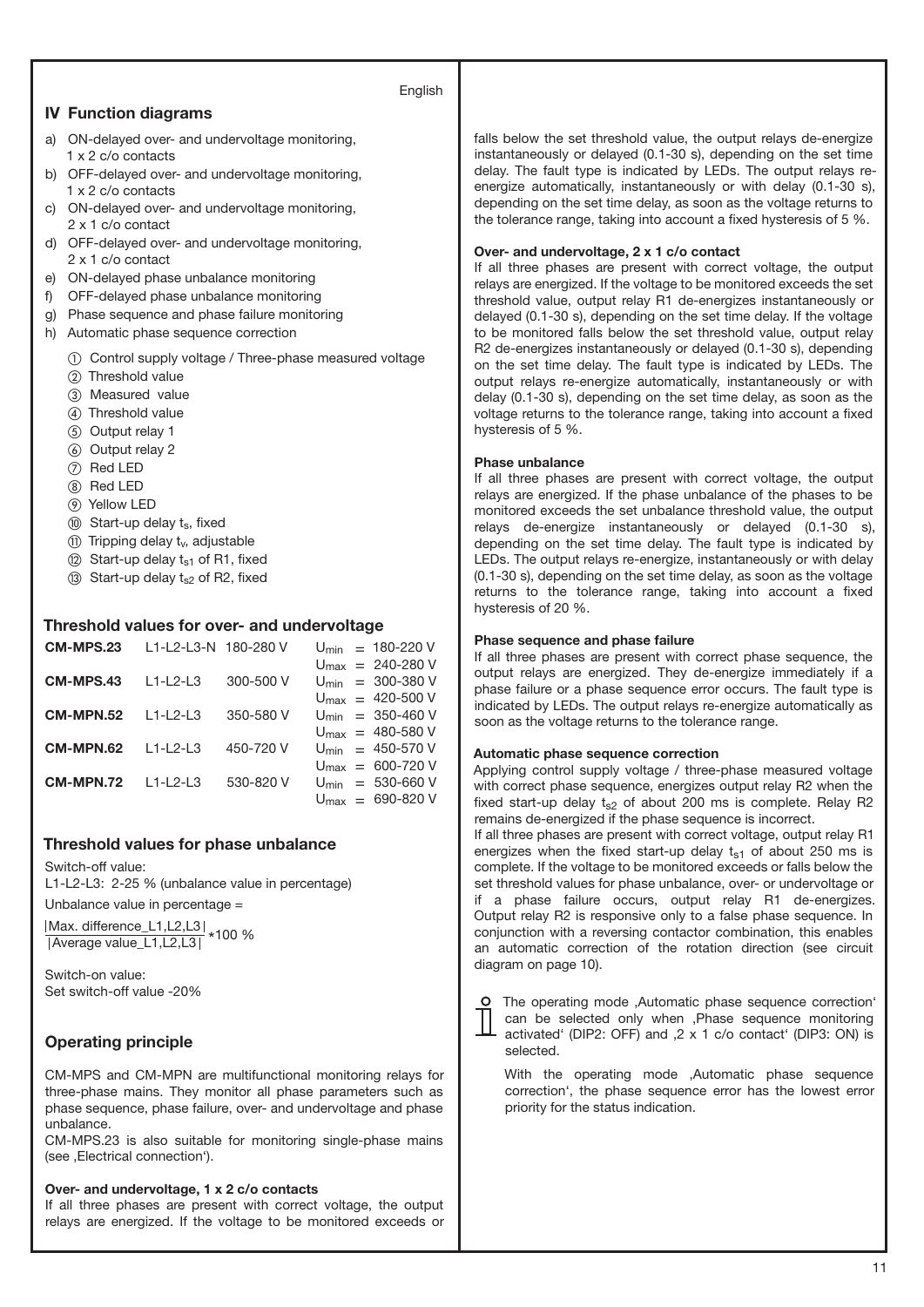## Français

## **IV Diagrammes de fonctionnement**

- a) Surveillance de sous- et surtension temporisée au travail, 1 x 2 inverseurs
- b) Surveillance de sous- et surtension temporisée au repos, 1 x 2 inverseurs
- c) Surveillance de sous- et surtension temporisée au travail, 2 x 1 inverseur
- d) Surveillance de sous- et surtension temporisée au repos, 2 x 1 inverseur
- e) Surveillance du déséquilibre des phases, temporisée au travail
- f) Surveillance du déséquilibre des phases, temporisée au repos
- g) Surveillance d'ordre et défaillance de phase
- h) Correction automatique de l'ordre des phases
	- Tension d'alimentation de commande / Tension de mesure triphasée
	- (2) Valeur de seuil
	- Valeur mesurée
	- Valeur de seuil
	- (5) Relais de sortie 1
	- Relais de sortie 2
	- LED rouge
	- LED rouge
	- LED jaune
	- $(0)$  Temporisation de démarrage  $t_s$ , fixe
	- (ii) Temporisation de déclenchement ty, ajustable
	- $(2)$  Temporisation de démarrage  $t_{s1}$  de R1, fixe
	- $(3)$  Temporisation de démarrage t<sub>s2</sub> de R2, fixe

# **Valeurs de seuil pour sous- et surtension**

| <b>CM-MPS.23</b> | 11-12-13-N 180-280 V |           |  | $U_{\text{min}} = 180 - 220 V$         |
|------------------|----------------------|-----------|--|----------------------------------------|
|                  |                      |           |  | $U_{\text{max}} = 240 - 280 \text{ V}$ |
| CM-MPS.43        | $L1-L2-L3$           | 300-500 V |  | $U_{\text{min}} = 300 - 380 \text{ V}$ |
|                  |                      |           |  | $U_{\text{max}} = 420 - 500 \text{ V}$ |
| <b>CM-MPN.52</b> | $11 - 213$           | 350-580 V |  | $U_{\text{min}} = 350 - 460 \text{ V}$ |
|                  |                      |           |  | $U_{\text{max}} = 480 - 580$ V         |
| CM-MPN.62        | $L1-L2-L3$           | 450-720 V |  | $U_{\text{min}} = 450 - 570 \text{ V}$ |
|                  |                      |           |  | $U_{\text{max}} = 600 - 720 V$         |
| CM-MPN.72        | $11 - 213$           | 530-820 V |  | $U_{\text{min}} = 530 - 660 \text{ V}$ |
|                  |                      |           |  | $U_{\text{max}} = 690 - 820 \text{ V}$ |

# **Valeur de seuil pour déséquilibre des phases**

Valeur de déclenchement:

L1-L2-L3: 2-25 % (valeur du déséquilibre en pourcentage)

Valeur du déséquilibre en pourcentage =

|Différence max.\_L1,L2,L3|<br>|Valeur moyenne\_L1,L2,L3|\*100 %

Valeur d'enclenchement: Valeur de déclenchement ajustée -20 %

# **Principe de fonctionnement**

CM-MPS et CM-MPN sont des relais de contrôle multifonctions pour des réseaux triphasés. Ils surveillent les paramètres suivants: ordre des phases, défaillance de phase, sous- et surtension, déséquilibre des phases. CM-MPS.23 est aussi approprié pour la surveillance des réseaux monophasés (voir , Raccordement électrique').

# **Sous- et surtension, 1 x 2 inverseurs**

Si les trois phases sont présentes avec la tension correcte, les

relais de sortie sont activés. Si la tension à surveiller dépasse ou chute en dessous de la valeur de seuil ajustée, les relais de sortie se désactivent, selon la temporisation sélectionnée, sans temporisation ou avec temporisation (0,1-30 s). Le type d'erreur est indiqué par LED. Les relais de sortie s'activent automatiquement, selon la temporisation sélectionnée, avec (0,1-30 s) ou sans temporisation, lorsque la tension atteint de nouveau la plage de tolérance, l'hystérésis étant fixée à 5 %.

# **Sous- et surtension, 2 x 1 inverseur**

Si les trois phases sont présentes avec la tension correcte, les relais de sortie sont activés. Si la tension à surveiller dépasse la valeur de seuil ajustée, le relais de sortie R1 se désactive, selon la temporisation sélectionnée, sans temporisation ou avec temporisation (0,1-30 s). Si la tension à surveiller chute en dessous de la valeur de seuil ajustée, le relais de sortie R2 se désactive, selon la temporisation sélectionnée, avec (0,1-30 s) ou sans temporisation. Le type d'erreur est indiqué par LED. Les relais de sortie se désactivent automatiquement, selon la temporisation sélectionnée, avec (0,1-30 s) ou sans temporisation, lorsque la tension atteint de nouveau la plage de tolérance, l'hystérésis étant fixée à 5 %.

## **Déséquilibre des phases**

Si les trois phases sont présentes avec une valeur de tension correcte, les relais de sortie sont activés. Si le déséquilibre des phases à surveiller dépasse la valeur de seuil ajustée, les relais de sortie se désactivent, selon la temporisation sélectionnée, avec (0,1-30 s) ou sans temporisation. Le type d'erreur est indiqué par LED. Les relais de sortie s'activent, selon la temporisation sélectionnée, avec (0,1-30 s) ou sans temporisation, lorsque la tension atteint de nouveau la plage de tolérance, l'hystérésis étant fixée à 20 %.

## **Ordre des phases et défaillance de phase**

Si les trois phases sont présentes avec l'ordre correct, les relais de sortie sont activés. S'il survient une défaillance de phase ou une erreur d'ordre des phases, les relais de sortie se désactivent immédiatement. Le type d'erreur est indiqué par LED. Les relais de sortie s'activent automatiquement, lorsque la tension atteint de nouveau la plage de tolérance.

## **Correction automatique d'ordre des phases**

Si on applique la tension d'alimentation de commande / tension de mesure triphasée et que l'ordre des phases est correct, le relais de sortie R2 s'active après l'expiration de la temporisation de démarrage  $t_{s2}$  fixe d'environ 200 ms. En cas de mauvais ordre des phases, le relais R2 reste désactivé.

Après l'expiration de la temporisation de démarrage  $t_{s1}$  fixe d'environ 250 ms, le relais de sortie R1 s'active, si toutes les trois phases sont présentes avec une valeur de tension correcte. Si la tension à surveiller dépasse ou chute en dessous des valeurs de seuil pour le déséquilibre des phases, sous- ou surtension, ou s'il y a une défaillance de phase, le relais de sortie R1 se désactive.

Le relais R2 réagit seulement à un mauvais ordre des phases. En combinaison avec des contacteurs-inverseurs, il est possible de réaliser une correction automatique du sens de rotation (voir schéma électrique sur page 10).

O Le mode de fonctionnement , Correction automatique d'ordre des phases' peut être choisi seulement si .Surveillance d'ordre des phases active' (DIP2: OFF) et .2 x 1 inverseurs' (DIP3: ON) ont été choisi.

En fonctionnement , Correction automatique d'ordre des phases', une erreur d'ordre des phases n'est pas prioritaire sur les autres messages d'erreur.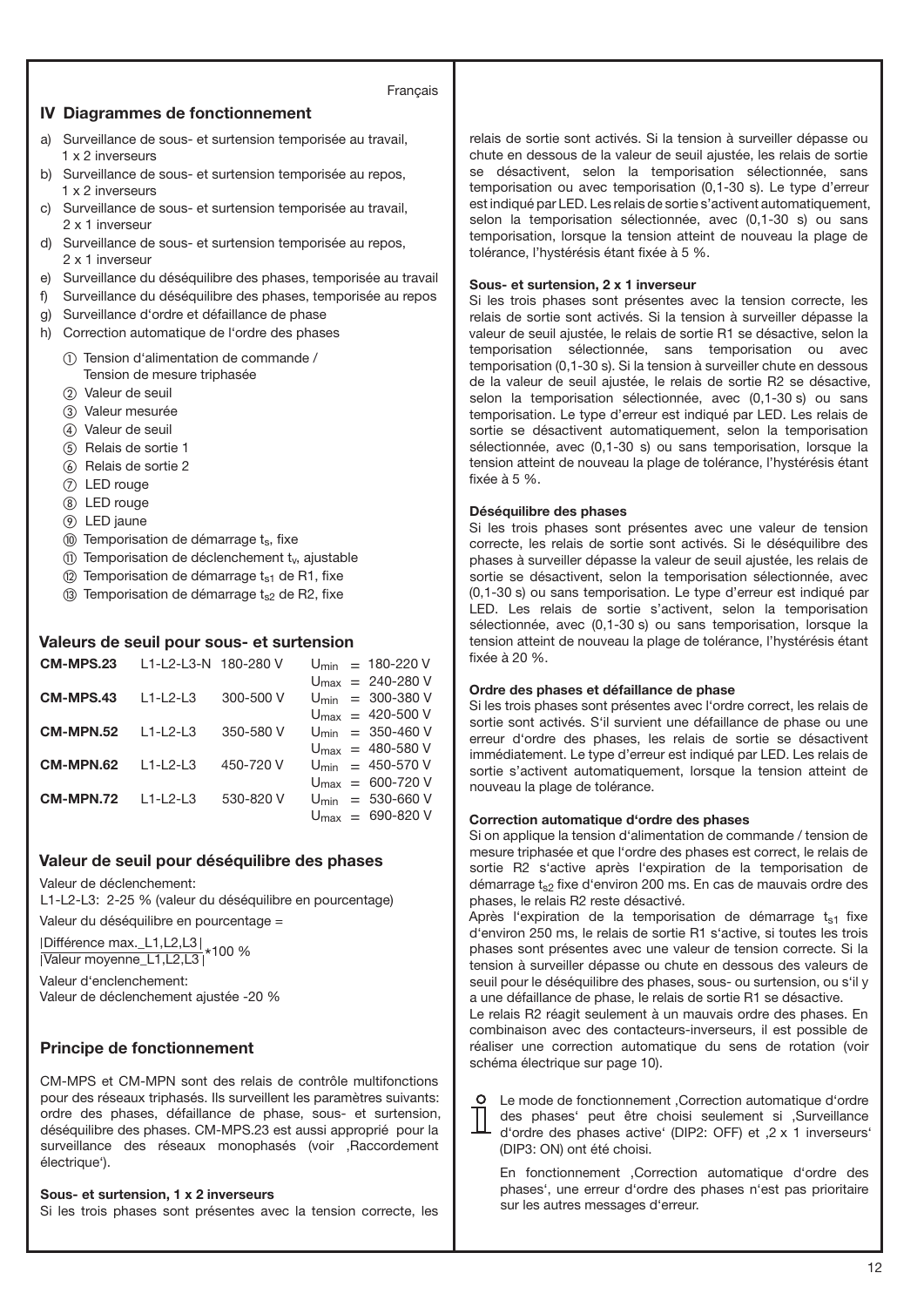## **IV Diagramas de funcionamiento**

#### Español

- a) Control de sobre- y subtensión con retardo a la conexión, 1 x 2 contactos conmutados
- b) Control de sobre- y subtensión con retardo a la desconexión, 1 x 2 contactos conmutados
- c) Control de sobre- y subtensión con retardo a la conexión, 2 x 1 contacto conmutado
- d) Control de sobre- y subtensión con retardo a la desconexión, 2 x 1 contacto conmutado
- e) Control del desequilibrio de fase con retardo a la conexión
- f) Control del desequilibrio de fase con retardo a la desconexión
- g) Control de secuencia y pérdida de fase
- h) Corrección automática de la secuencia de fase
	- Tensión de alimentación de mando / Tensión trifásica de medida
	- (2) Valor umbral
	- Valor medido
	- Valor umbral
	- (5) Relé de salida 1
	- Relé de salida 2
	- LED rojo
	- LED rojo
	- LED amarillo
	- **10** Retardo de arranque t<sub>s</sub>, fijo
	- $(n)$  Retardo de disparo t<sub>v</sub>, ajustable
	- $(2)$  Retardo de arranque  $t_{s1}$  de R1, fijo
	- $(3)$  Retardo de arranque t<sub>s2</sub> de R2, fijo

## **Valores umbrales para sobre- y subtensión**

| <b>CM-MPS.23</b> | L1-L2-L3-N 180-280 V |           |  | $U_{\text{min}} = 180 - 220 V$         |
|------------------|----------------------|-----------|--|----------------------------------------|
|                  |                      |           |  | $U_{\text{max}} = 240 - 280 \text{ V}$ |
| CM-MPS.43        | $L1-L2-L3$           | 300-500 V |  | $U_{\text{min}} = 300 - 380 \text{ V}$ |
|                  |                      |           |  | $U_{\text{max}} = 420 - 500 \text{ V}$ |
| <b>CM-MPN.52</b> | $11 - 2 - 3$         | 350-580 V |  | $U_{\text{min}} = 350 - 460 \text{ V}$ |
|                  |                      |           |  | $U_{\text{max}} = 480 - 580$ V         |
| CM-MPN.62        | $11 - 2 - 3$         | 450-720 V |  | $U_{\text{min}} = 450 - 570$ V         |
|                  |                      |           |  | $U_{\text{max}} = 600 - 720 V$         |
| <b>CM-MPN.72</b> | $L1-L2-L3$           | 530-820 V |  | $U_{\text{min}} = 530 - 660$ V         |
|                  |                      |           |  | $U_{\text{max}} = 690 - 820$ V         |

## **Valores umbrales para desequilibrio de fase**

Valor de desconexión:

L1-L2-L3: 2-25 % (valor porcentual de desequilibrio)

Valor porcentual de desequilibrio =

 $\frac{|D \text{iferencia max.}_L1, L2, L3|}{|V \text{alor medio}_L1, L2, L3|} * 100 %$ 

Valor de conexión: Valor de desconexión ajustado -20 %

# **Principio de funcionamiento**

CM-MPS y CM-MPN son monitores multifuncionales para redes trifásicas. Monitorizan los parámetros relacionados con las fases: secuencia de fases, pérdida de fase, sobre- y subtensión y desequilibrio de fase. CM-MPS.23 puede también monitorizar redes monofásicas (véase , Conexión eléctrica').

**Sobre- y subtensión, 1 x 2 contactos conmutados** Los relés de salida se energizan si las tres fases están presentes con tensión correcta. Si la tensión monitorizada excede o cae por debajo del valor umbral ajustado, los relés de salida se desenergizan instantáneamente o con retardo (0,1-30 s), dependiendo del tiempo ajustado. El tipo de fallo se indica mediante los LEDs. Los relés de salida se re-energizan automáticamente con (0,1- 30 s) o sin retardo, dependiendo del tiempo ajustado, en cuanto la tensión vuelve a entrar de nuevo en el rango de tolerancia, teniendo en cuenta una histéresis fija del 5%.

## **Sobre- y subtensión, 2 x 1 contacto conmutado**

Los relés de salida se energizan si las tres fases están presentes con tensión correcta. Si la tensión monitorizada excede el valor umbral ajustado, el relé de salida R1 se des-energiza instantáneamente o con retardo (0,1-30 s), dependiendo del tiempo ajustado. Si la tensión monitorizada cae por debajo del valor umbral ajustado, el relé de salida R2 se des-energiza instantáneamente o con retardo (0,1-30 s), dependiendo del tiempo ajustado. El tipo de fallo se indica mediante los LEDs. Los relés de salida se re-energizan automáticamente con (0,1-30 s) o sin retardo, dependiendo del tiempo ajustado, en cuanto la tensión vuelve a entrar de nuevo en el rango de tolerancia, teniendo en cuenta una histéresis fija del 5%.

#### **Desequilibrio de fase**

Los relés de salida se energizan si las tres fases están presentes con tensión correcta. Si el desequilibrio de fases de la red monitorizada excede el valor umbral ajustado de desequilibrio, los relés de salida se des-energizan instantáneamente o retardado (0,1-30 s), dependiendo del tiempo ajustado. El tipo de fallo se indica mediante los LEDs. Los relés de salida se re-energizan automáticamente con (0,1-30 s) o sin retardo, dependiendo del tiempo ajustado, en cuanto la tensión vuelve a entrar de nuevo en el rango de tolerancia, teniendo en cuenta una histéresis fija del 20%.

#### **Secuencia y pérdida de fase**

Los relés de salida se energizan si las tres fases están presentes con la secuencia correcta. De producirse una pérdida de fase o una secuencia de fase incorrecta, los relés de salida se desenergizan sin retardo. El tipo de fallo se indica mediante los LEDs. Los relés de salida se re-energizan automáticamente, en cuanto la tensión vuelve a entrar de nuevo en el rango de tolerancia.

#### **Corrección automática de la secuencia de fase**

Cuando se aplica la tensión de alimentación / tensión trifásica de medida y con la secuencia de fases correcta, el relé de salida R2 se energiza cuando el retardo de arranque  $t_{s2}$  de alrededor de 200 ms se ha completado. Con una secuencia de fase incorrecta el relé R2 permanece des-energizado.

Después del retardo de arranque t<sub>s1</sub> de alrededor de 250 ms, el relé de salida R1 se energiza, si las tres fases están presentes con tensión correcta. Si la tensión monitorizada excede o cae por debajo de los valores umbrales ajustados para desequilibrio, sobreo subtensión o si se produce una pérdida de fase, el relé de salida R1 se des-energiza.

El relé de salida R2 sólo reacciona ante una secuencia de fase incorrecta. Eso permite, en conjunto con una combinación inversora de contactores, de realizar una corrección automática de la dirección de giro (véase circuito de mando página 10)

La función ,Corrección automática de la secuencia de fase' sólo es elegible si se ha seleccionado , Control de secuencia de fase activo' (DIP2: OFF) y , Funcionamiento 2 x 1 contacto conmutado' (DIP3: ON).

Al funcionamiento , Corrección automática de la secuencia de fase' el error de secuencia de fase tiene la prioridad menor para los indicadores de servicio...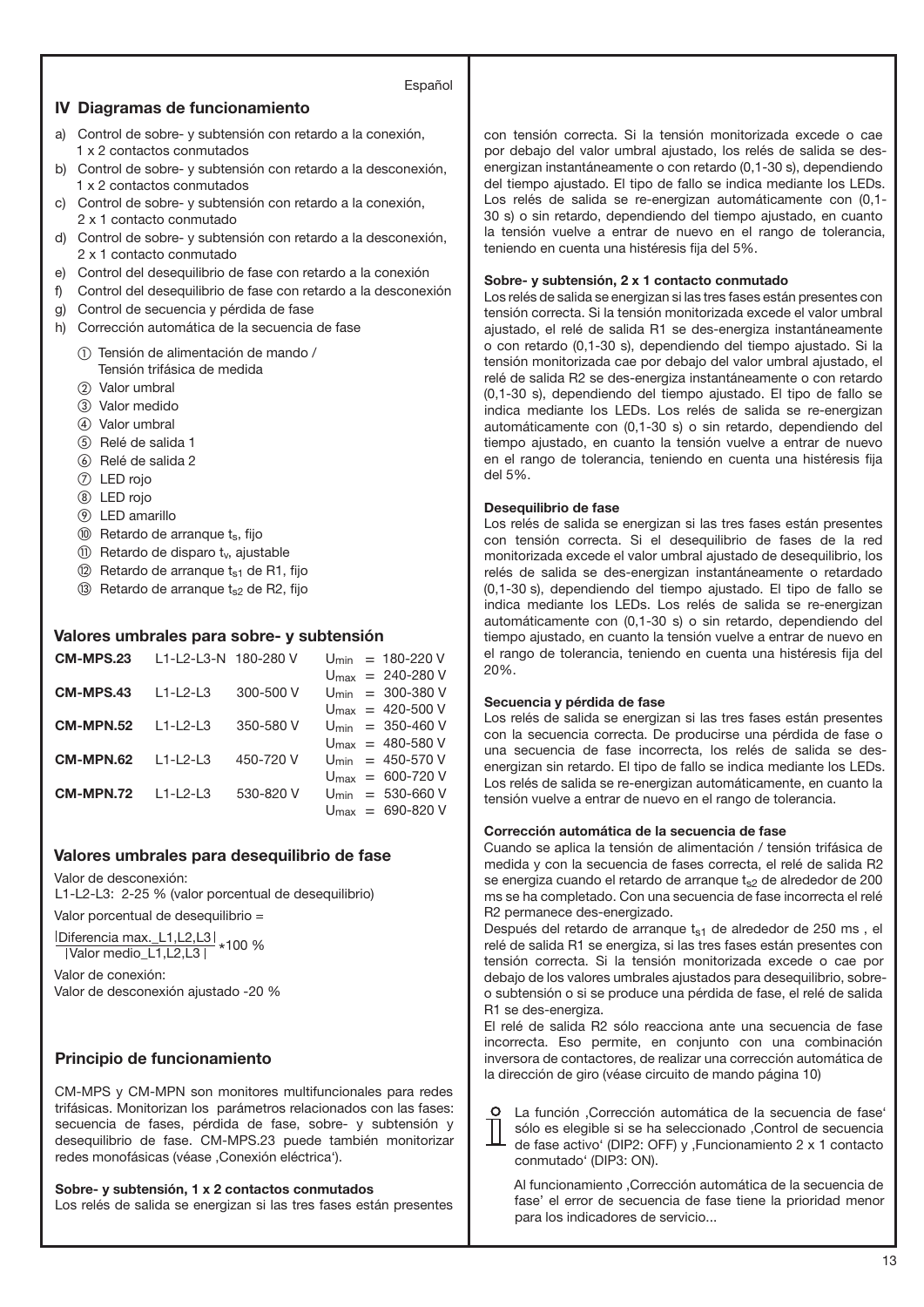## Italiano

### **IV Diagrammi di funzionamento**

- a) Controllo di sotto- e sovratensione con ritardo all'eccitazione, 1 x 2 contatti di scambio
- b) Controllo di sotto- e sovratensione con ritardo alla diseccitazione, 1 x 2 contatti di scambio
- c) Controllo di sotto- e sovratensione con ritardo all'eccitazione, 2 x 1 contatto di scambio
- d) Controllo di sotto- e sovratensione con ritardo alla diseccitazione, 2 x 1 contatto di scambio
- e) Controllo dello squilibrio di fase con ritardo all'eccitazione
- f) Controllo dello squilibrio di fase con ritardo alla diseccitazione
- g) Controllo di sequenza e mancanza fase
- h) Correzione automatica della sequenza fasi
	- Tensione di comando / Tensione trifase sottoposta a misura
	- (2) Valore di soglia
	- Valore di misura
	-
	- Valore di soglia (5) Relè di uscita 1
	- $\omega$  Relè di uscita 2
	-
	- LED rosso
	- LED rosso
	- LED giallo
	- **10** Ritardo di inserzione t<sub>s</sub>, fisso
	- $\circled{1}$  Ritardo di intervento t<sub>v,</sub> regolabile
	- $(2)$  Ritardo di inserzione t<sub>s1</sub> di R1, fisso  $(3)$  Ritardo di inserzione t<sub>s2</sub> di R2, fisso
	-

## **Valori di soglia per sovra- e sottotensione**

| CM-MPS.23 | L1-L2-L3-N 180-280 V |           |  | $U_{\text{min}} = 180 - 220 V$         |
|-----------|----------------------|-----------|--|----------------------------------------|
|           |                      |           |  | $U_{\text{max}} = 240 - 280 \text{ V}$ |
| CM-MPS.43 | $11 - 2 - 3$         | 300-500 V |  | $U_{\text{min}} = 300 - 380 \text{ V}$ |
|           |                      |           |  | $U_{\text{max}} = 420 - 500 \text{ V}$ |
| CM-MPN.52 | $11 - 2 - 3$         | 350-580 V |  | $U_{\text{min}} = 350 - 460 \text{ V}$ |
|           |                      |           |  | $U_{\text{max}} = 480 - 580$ V         |
| CM-MPN.62 | $11 - 2 - 3$         | 450-720 V |  | $U_{\text{min}} = 450 - 570 V$         |
|           |                      |           |  | $U_{\text{max}} = 600 - 720 V$         |
| CM-MPN.72 | $11 - 2 - 3$         | 530-820 V |  | $U_{\text{min}} = 530 - 660 \text{ V}$ |
|           |                      |           |  | $U_{\text{max}} = 690 - 820 V$         |

## **Valori di soglia per squilibrio di fase**

Valore di disinserzione:

L1-L2-L3: 2-25 % (valore percentuale di squilibrio)

Valore percentuale di squilibrio =

Differenza max.\_L1,L2,L3 \* 100 % Valore medio\_L1,L2,L3

Valore d'inserzione: Valore di disinserzione impostato -20 %

## **Principio di funzionamento:**

CM-MPS e CM-MPN sono relè di controllo multifunzione per reti trifase. Essi controllano i parametri delle fasi come sequenza fasi, mancanza fase, sovra- e sottotensione e lo squilibrio di fase. CM-MPS.23 è anche in grado di monitorare reti monofasi (vedere 'Collegamento elettrico').

### **Sovra- e sottotensione, 1 x 2 contatti di scambio**

Se tutte le tre fasi sono presenti con la tensione corretta, i relè di uscita sono eccitati. Se la tensione sottoposta a misura aumenta o diminuisce oltre il valore di soglia impostato, i relè di uscita si diseccitano, a seconda del modo di ritardo impostato, senza o con (0,1-30 s) ritardo. Il tipo di errore viene visualizzato via LED. I relè di uscita si rieccitano automaticamente, a seconda del modo di ritardo impostato, senza o con (0,1-30 s) ritardo, quando la tensione ha raggiunto di nuovo il range di tolleranza, considerando un'isteresi preimpostata in modo fisso del 5 %.

#### **Sovra- e sottotensione, 2 x 1 contatto di scambio**

Se tutte le tre fasi sono presenti con la tensione corretta, i relè di uscita sono eccitati. Se la tensione sottoposta a misura aumenta oltre il valore di soglia impostato, il relè di uscita R1 si diseccita, a seconda del modo di ritardo impostato, senza o con (0,1-30 s) ritardo. Se la tensione sottoposta a misura diminuisce oltre il valore di soglia impostato, il relè di uscita R2 si diseccita, a seconda del modo di ritardo impostato, senza o con (0,1-30 s) ritardo. Il tipo di errore viene visualizzato via LED. I relè di uscita si rieccitano automaticamente, a seconda del modo di ritardo impostato, senza o con (0,1-30 s) ritardo, quando la tensione ha raggiunto di nuovo il range di tolleranza, considerando un'isteresi preimpostata in modo fisso del 5 %.

#### **Squilibrio di fase**

 $\circ$ Τ

Se tutte le tre fasi sono presenti con la tensione corretta, i relè di uscita sono eccitati. Se lo squilibrio delle fasi sottoposte a misura aumenta oltre il valore di soglia dello squilibrio impostato, i relè di uscita si diseccitano, a seconda del modo di ritardo impostato, senza o con (0,1-30 s) ritardo. Il tipo di errore viene visualizzato via LED. I relè di uscita si rieccitano automaticamente, a seconda del modo di ritardo impostato, senza o con (0,1-30 s) ritardo, quando la tensione ha raggiunto di nuovo il range di tolleranza, considerando un'isteresi preimpostata in modo fisso del 20 %.

#### **Sequenza fasi e mancanza fase**

Se tutte le tre fasi sono presenti con la sequenza corretta, i relè di uscita sono eccitati. In caso di mancanza fase oppure errore di sequenza fasi, i relè di uscita si diseccitano senza ritardo. Il tipo di errore viene visualizzato via LED. I relè di uscita si rieccitano automaticamente quando la tensione ha raggiunto di nuovo il range di tolleranza.

#### **Correzione automatica della sequenza fasi**

Se si applica la tensione di alimentazione / tensione trifase sottoposta a misura e la sequenza fasi è corretta, il relè di uscita R2 si eccita dopo il trascorrere del ritardo di inserzione  $t_{s2}$ preimpostato in modo fisso di circa 200 ms. Se la sequenza fasi non è corretta, il relè R2 rimane diseccitato.

Il relè di uscita R1 si eccita dopo il trascorrere del ritardo di inserzione  $t_{s1}$  preimpostato in modo fisso di circa 250 ms, se tutte le tre fasi sono presenti con la tensione corretta. Se la tensione sottoposta a misura aumenta o diminuisce oltre i valori di soglia impostati per lo squilibrio o per la sovra- o sottotensione, oppure se capita una mancanza fase, il relè di uscita R1 si diseccita.

Il relè di uscita R2 reagisce solamente ad un'incorretta sequenza fasi. In connessione con una combinazione di contattori teleinvertitori, questo dà la possibilità di effettuare una correzione automatica del verso di rotazione (vedere schema del circuito a pagina 10).

| La funzione , Correzione automatica della sequenza fasi può     |
|-----------------------------------------------------------------|
| essere effettuata solamente con i sequenti settaggi: ,Controllo |
| - di seguenza fasi attivo' (DIP2: OFF) e ,Funzionamento 2 x 1   |
| contatto di scambio' (DIP3: ON).                                |

Con il funzionamento , Correzione automatica della sequenza fasi' l'errore di sequenza fasi ha priorità minore per le indicazioni dello stato.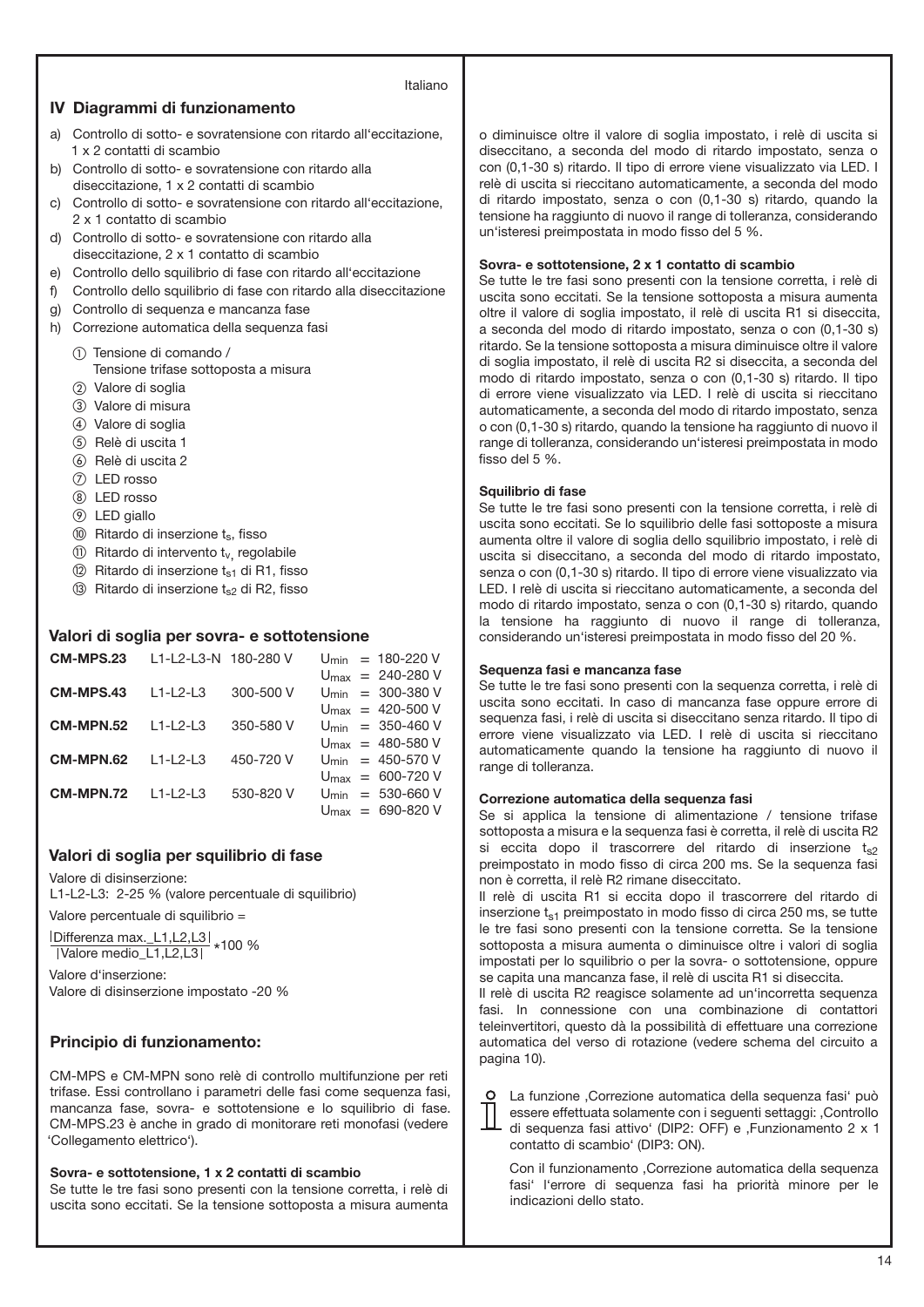## Русский

#### **IV Функциональные схемы**

- a) Задержка при включении, контроль перенапряжения и пониженного напряжения, 1 x 2 перекидных контакта
- b) Задержка при выключении, контроль перенапряжения и пониженного напряжения, 1 x 2 перекидных контакта
- c) Задержка при включении, контроль перенапряжения и пониженного напряжения, 2 x 1 перекидных контакта
- d) Задержка при выключении, контроль перенапряжения и пониженного напряжения, 2 x 1 перекидных контакта
- e) Задержка при включении, контроль асимметрии фаз
- f) Задержка при выключении, контроль асимметрии фаз
- g) Контроль чередования и обрыва фаз
- h) Автоматическая коррекция чередования фаз
	- Напряжение управления/
	- Трехфазное измерительное напряжение Пороговое значение
	- (3) Контроллируемые значения
	- Пороговое значение
	- Выходное реле 1
	- Выходное реле 2
	- (7) Красный светодиод
	- **(8) Красный светодиод**
	- Желтый светодиод
	- $(0)$  Время задержки запуска  $t_s$  фиксированное
	- $(1)$  Время переключения контактов  $t_v$  регулируемое
	- $(2)$  Время задержки запуска  $t_{s1}$  выходного реле R1
	- (3) Время задержки запуска t<sub>s2</sub> выходного реле R2

## **Пороговые значения для перенапряжения и пониженного напряжения**

| <b>CM-MPS.23</b> | L1-L2-L3-N 180-280 B |           | $U_{MWH}$ = 180-220 B           |
|------------------|----------------------|-----------|---------------------------------|
|                  |                      |           | $U_{\text{MAKC}} = 240 - 280 B$ |
| CM-MPS.43        | $L1-L2-L3$           | 300-500 B | $U_{MWH.} = 300-380 B$          |
|                  |                      |           | $U_{\text{MARC}} = 420 - 500 B$ |
| CM-MPN.52        | $11-12-13$           | 350-580 B | $U_{MHH}$ = 350-460 B           |
|                  |                      |           | $U_{\text{MAKC}} = 480 - 580 B$ |
| <b>CM-MPN.62</b> | $11 - 2 - 3$         | 450-720 B | $U_{MHH}$ = 450-570 B           |
|                  |                      |           | $U_{\text{MAKC}} = 600 - 720 B$ |
| <b>CM-MPN.72</b> | $11 - 2 - 3$         | 530-820 B | $U_{MHH}$ = 530-660 B           |
|                  |                      |           | $U_{\text{MARC}} = 690 - 820 B$ |

### **Пороговые значения для асимметрии фаз**

Значение выключения:

L1-L2-L3: 2-25 % (значение асимметрии в процентах)

Значение асимметрии в процентах =

 Макс. разность\_L1,L2,L3 \*100 %

**Среднее значение L1,L2,L3** 

Значение включения:

- 20% от установленного значения выключения

# **Принцип действия**

CM-MPS и CM-MPN являются многофункциональными реле контроля для трехфазных цепей. Они контролируют все фазные параметры, такие как чередование фаз, обрыв фазы, перенапряжение и пониженное напряжение, а также асимметрия фаз. CM-MPS.23 подходит также для контроля однофазных цепей (см. "Электрические соединения").

#### **Перенапряжение и пониженное напряжение, 1 x 2 перекидных контакта**

При наличии всех трех фаз и корректного напряжения в фазах, выходные реле находятся под напряжением. Если контролируемое напряжение превышает или падает ниже заданного порогового значения, выходные реле

обесточиваются мгновенно или с задержкой (0,1-30 с), в зависимости от заданного времени. Тип неисправности отображается светодиодными индикаторами. Выходные реле снова активируются автоматически, мгновенно или с задержкой (0,1-30 с), в зависимости от заданного времени, как только напряжение возвращается в необходимые пределы, с учетом фиксированного гистерезиса 5 %.

#### **Перенапряжение и пониженное напряжение, 2 x 1 перекидных контакта**

При наличии на всех трех фазах корректного напряжения в фазах, выходные реле находятся под напряжением. Если контролируемое напряжение превышает заданное пороговое значение, выходное реле R1 обесточивается мгновенно или с задержкой (0,1-30 с), в зависимости от заданного времени. Если контролируемое напряжение падает ниже заданного порогового значения, выходное реле R2 обесточивается мгновенно или с задержкой (0,1-30 с) в зависимости от заданного времени. Тип неисправности отображается светодиодными индикаторами. Выходные реле снова активируются автоматически, мгновенно или с задержкой (0,1-30 с), в зависимости от заданного времени, как только напряжение возвращается в необходимые пределы, с учетом фиксированного гистерезиса 5 %.

## **Асимметрия фаз**

При наличии на всех трех фазах корректного напряжения выходные реле находятся под напряжением (активированы). Если асимметрия фаз превышает заданное пороговое значение, выходные реле обесточиваются мгновенно или с задержкой (0,1- 30 с), в зависимости от заданного времени. Тип неисправности отображается светодиодными индикаторами. Выходные реле снова автматически активируются, мгновенно или с задержкой (0,1-30 с), в зависимости от заданного времени, как только напряжение возвращается в необходимые пределы, с учетом фиксированного гистерезиса 5 %.

#### **Чередование фаз и обрыв фазы**

При наличии корректного чередования всех фаз на выходы реле поступает напряжение. Они отключаются мгновенно при обрыве или нарушении чередования фаз. Тип неисправности отображается светодиодными индикаторами. Выходные реле снова автматически активируются сразу как только напряжение возвращается в необходимые пределы.

#### **Автоматическая коррекция чередования фаз**

При подаче напряжения управления/трехфазного измеряемого напряжения с корректным чередованием фаз автоматически активируется выходное реле R2 по истечении фиксированного времени задержки запуска ts2 около 200 мс. Реле R2 остается неактивированым при некорректном чередовании фаз. Если все три фазы присутствуют и напряжение в них находится в заданных пределах, выходное реле R1 активируется после того как истечет фиксированное время задержки запуска ts1 около 250 мс. Если контролируемое напряжение превышает или падает ниже заданного порогового значения асимметрии фаз, перенапряжения или падения напряжения или возникает обрыв фазы, выходное реле R1 обесточивается. Выходное реле R2 отвечает только за нарушение чередования фаз. В совокупности с использованием реверсивной схемы, собранной на контакторах, реле обеспечивает автоматическую коррекцию направления вращения в правильном направлении (см. схему на стр. 10).

Для активирования функции "Автоматическая коррекция чередования фаз" необходимо, чтобы DIP-перключатель DIP2 был установлен в положение OFF и была установлена конфигурация выходных контактов "2х1" (для этого DIP3 в положение ON). В рабочем режиме "Автоматическая коррекция чередования фаз" ошибка чередования фаз имеет самый низкий приоритет для индикации состояния.